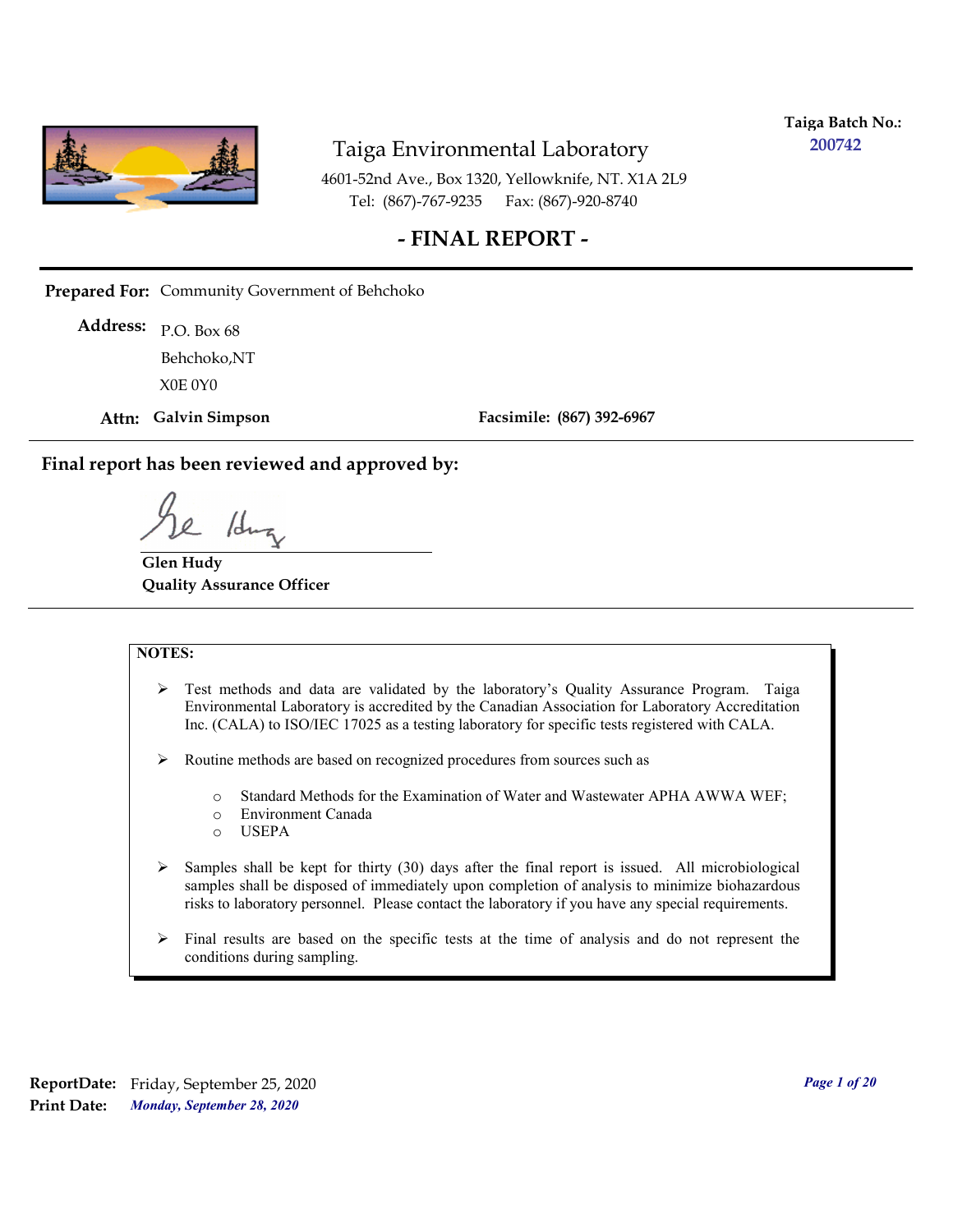

4601-52nd Ave., Box 1320, Yellowknife, NT. X1A 2L9 Tel: (867)-767-9235 Fax: (867)-920-8740

**Taiga Batch No.: 200742**

## **- CERTIFICATE OF ANALYSIS -**

#### Client Sample ID: SNP R6 Taiga Sample ID: 001

| Client Project: W2014L3-0002 |                        |
|------------------------------|------------------------|
| <b>Sample Type: Sewage</b>   |                        |
| Received Date: 11-Sep-20     |                        |
| Sampling Date: 10-Sep-20     |                        |
| <b>Sampling Time: 14:30</b>  |                        |
|                              | Location: Rae Landfill |
| <b>Report Status:</b>        | Final                  |
|                              |                        |

| <b>Test Parameter</b>         | Result                  | Detection<br>Limit | Units      | Analysis<br>Date | Analytical<br>Method* | Qualifer |
|-------------------------------|-------------------------|--------------------|------------|------------------|-----------------------|----------|
| <b>Inorganics - Nutrients</b> |                         |                    |            |                  |                       |          |
| Ammonia as Nitrogen           | < 0.005                 | 0.005              | mg/L       | 14-Sep-20        | SM4500-NH3:G          |          |
| Biochemical Oxygen Demand     | 19                      | $\overline{2}$     | mg/L       | 11-Sep-20        | SM5210:B              |          |
| Phosphorous, Total            | 0.197                   | 0.002              | mg/L       | 15-Sep-20        | SM4500-P:D            |          |
| <b>Inorganics - Physicals</b> |                         |                    |            |                  |                       |          |
| Conductivity, Specific (@25C) | 1310                    | $0.4\,$            | $\mu$ S/cm | 11-Sep-20        | SM2510:B              |          |
| pH                            | 8.01                    |                    | pH units   | 11-Sep-20        | SM4500-H:B            |          |
| <b>Major Ions</b>             |                         |                    |            |                  |                       |          |
| Nitrate+Nitrite as Nitrogen   | 0.17                    | 0.01               | mg/L       | 11-Sep-20        | SM4110:B              |          |
| Microbiology                  |                         |                    |            |                  |                       |          |
| Coliforms, Fecal              | $\mathbf{1}$<br>$\prec$ | $\mathbf{1}$       | CFU/100mL  | 11-Sep-20        | SM9222:D              |          |
| Organics                      |                         |                    |            |                  |                       |          |
| Benzene                       | < 0.002                 | 0.002              | mg/L       | $17$ -Sep-20     | <b>EPA8260B</b>       |          |
| Ethylbenzene                  | < 0.002                 | 0.002              | mg/L       | 17-Sep-20        | <b>EPA8260B</b>       |          |
| Hexane Extractable Material   | 2.0<br>$\,<\,$          | 2.0                | mg/L       | 14-Sep-20        | <b>EPA1664A</b>       |          |
| Toluene                       | < 0.002                 | 0.002              | mg/L       | 17-Sep-20        | <b>EPA8260B</b>       |          |

*Monday, September 28, 2020* **Print Date: ReportDate:** Friday, September 25, 2020 *Page 2 of 20*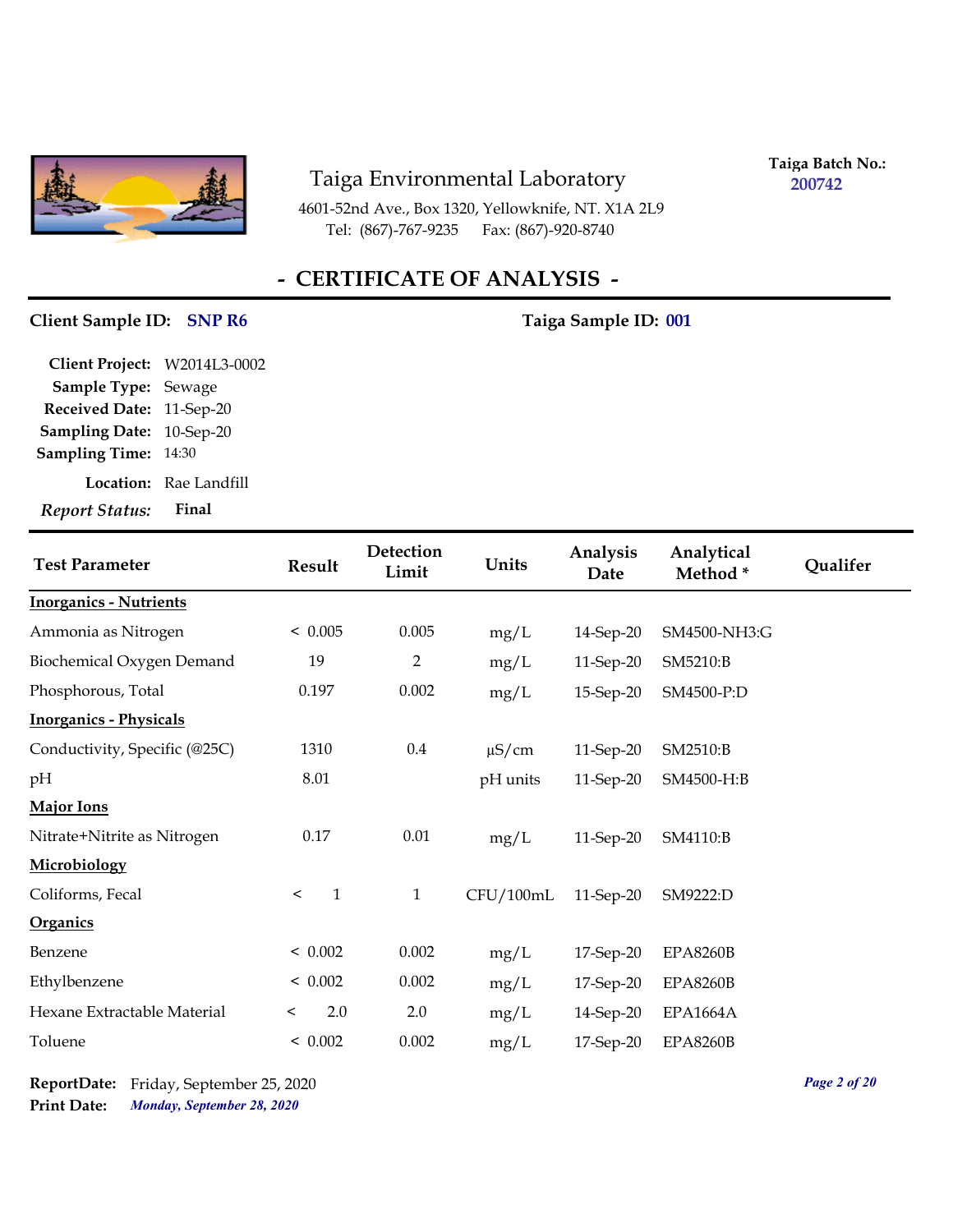

**Taiga Batch No.: 200742**

4601-52nd Ave., Box 1320, Yellowknife, NT. X1A 2L9 Tel: (867)-767-9235 Fax: (867)-920-8740

| <b>Client Sample ID:</b><br><b>SNP R6</b> | Taiga Sample ID: 001 |         |           |           |                 |
|-------------------------------------------|----------------------|---------|-----------|-----------|-----------------|
| <b>Xylenes</b>                            | < 0.002              | 0.002   | mg/L      | 17-Sep-20 | <b>EPA8260B</b> |
| <b>Subcontracted Inorganics</b>           |                      |         |           |           |                 |
| Calcium                                   | 63.3                 | 0.05    | mg/L      | 21-Sep-20 | EPA200.2        |
| Magnesium                                 | 42.3                 | 0.005   | mg/L      | 21-Sep-20 | EPA200.2        |
| Potassium                                 | 4.72                 | 0.05    | mg/L      | 21-Sep-20 | EPA200.2        |
| Sodium                                    | 145                  | 0.05    | mg/L      | 21-Sep-20 | EPA200.2        |
| <b>Subcontracted Organics</b>             |                      |         |           |           |                 |
| Phenols, Total                            | < 0.0010             | 0.001   | mg/L      | 17-Sep-20 | AB ENV.06537    |
| <b>Trace Metals, Total</b>                |                      |         |           |           |                 |
| Aluminum                                  | 206                  | 5       | $\mu g/L$ | 23-Sep-20 | EPA200.8        |
| Antimony                                  | ~< 0.1               | 0.1     | $\mu g/L$ | 23-Sep-20 | <b>EPA200.8</b> |
| Arsenic                                   | 2.5                  | 0.2     | $\mu$ g/L | 23-Sep-20 | <b>EPA200.8</b> |
| Barium                                    | 78.0                 | 0.1     | $\mu g/L$ | 23-Sep-20 | <b>EPA200.8</b> |
| Beryllium                                 | ~< 0.1               | 0.1     | $\mu g/L$ | 23-Sep-20 | EPA200.8        |
| Bismuth                                   | < 0.2                | 0.2     | $\mu g/L$ | 23-Sep-20 | EPA200.8        |
| Boron                                     | 39.4                 | 0.9     | $\mu g/L$ | 23-Sep-20 | <b>EPA200.8</b> |
| Cadmium                                   | ~< 0.1               | 0.1     | $\mu g/L$ | 23-Sep-20 | <b>EPA200.8</b> |
| Cesium                                    | ~< 0.1               | 0.1     | $\mu g/L$ | 23-Sep-20 | <b>EPA200.8</b> |
| Chromium                                  | 0.4                  | 0.1     | $\mu g/L$ | 23-Sep-20 | EPA200.8        |
| Cobalt                                    | 0.4                  | 0.1     | $\mu$ g/L | 23-Sep-20 | EPA200.8        |
| Copper                                    | 1.2                  | 0.2     | $\mu$ g/L | 23-Sep-20 | <b>EPA200.8</b> |
| Iron                                      | 1100                 | 5       | $\mu$ g/L | 23-Sep-20 | EPA200.8        |
| Lead                                      | 0.2                  | $0.1\,$ | $\mu$ g/L | 23-Sep-20 | <b>EPA200.8</b> |
| Lithium                                   | 10.4                 | 0.2     | $\mu g/L$ | 23-Sep-20 | <b>EPA200.8</b> |
| Manganese                                 | 211                  | 0.1     | $\mu$ g/L | 23-Sep-20 | <b>EPA200.8</b> |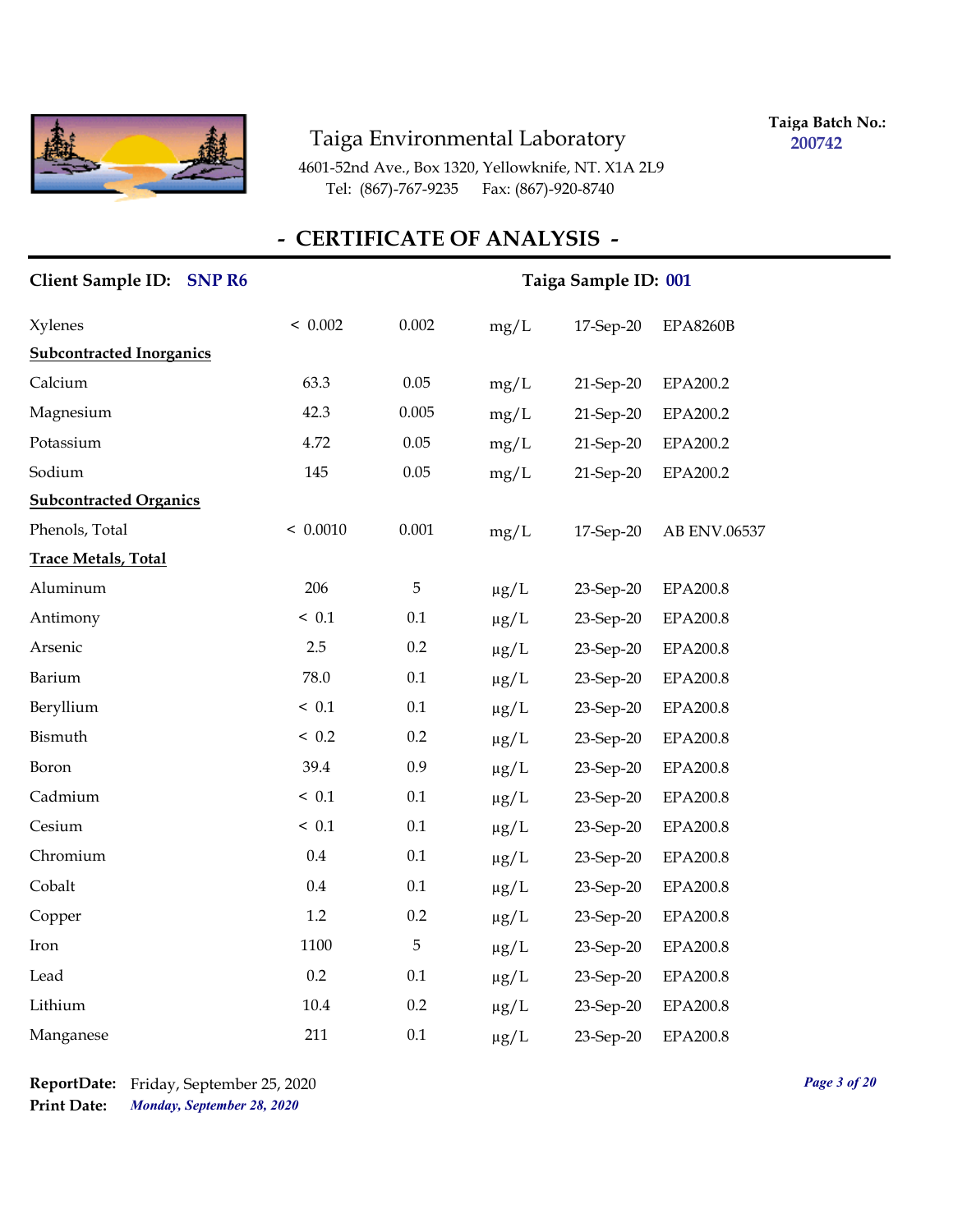

**Taiga Batch No.: 200742**

4601-52nd Ave., Box 1320, Yellowknife, NT. X1A 2L9 Tel: (867)-767-9235 Fax: (867)-920-8740

### **- CERTIFICATE OF ANALYSIS -**

#### Taiga Sample ID: 001

| Mercury    | < 0.01         | 0.01 | $\mu$ g/L | 23-Sep-20    | <b>EPA200.8</b> |
|------------|----------------|------|-----------|--------------|-----------------|
| Molybdenum | 0.5            | 0.1  | $\mu$ g/L | 23-Sep-20    | <b>EPA200.8</b> |
| Nickel     | 1.5            | 0.1  | $\mu g/L$ | 23-Sep-20    | <b>EPA200.8</b> |
| Rubidium   | 2.0            | 0.1  | $\mu$ g/L | $23$ -Sep-20 | <b>EPA200.8</b> |
| Selenium   | ~< 0.5         | 0.5  | $\mu$ g/L | $23$ -Sep-20 | <b>EPA200.8</b> |
| Silver     | $\leq 0.1$     | 0.1  | $\mu g/L$ | 23-Sep-20    | <b>EPA200.8</b> |
| Strontium  | 556            | 0.1  | $\mu g/L$ | 23-Sep-20    | <b>EPA200.8</b> |
| Thallium   | ~< 0.1         | 0.1  | $\mu$ g/L | 23-Sep-20    | <b>EPA200.8</b> |
| Tin        | $\leq 0.1$     | 0.1  | $\mu g/L$ | $23$ -Sep-20 | <b>EPA200.8</b> |
| Titanium   | 7.8            | 0.1  | $\mu$ g/L | $23$ -Sep-20 | <b>EPA200.8</b> |
| Uranium    | 7.8            | 0.1  | $\mu g/L$ | 23-Sep-20    | <b>EPA200.8</b> |
| Vanadium   | 0.8            | 0.1  | $\mu g/L$ | 23-Sep-20    | <b>EPA200.8</b> |
| Zinc       | 5.0<br>$\,<\,$ | 5    | $\mu$ g/L | 23-Sep-20    | <b>EPA200.8</b> |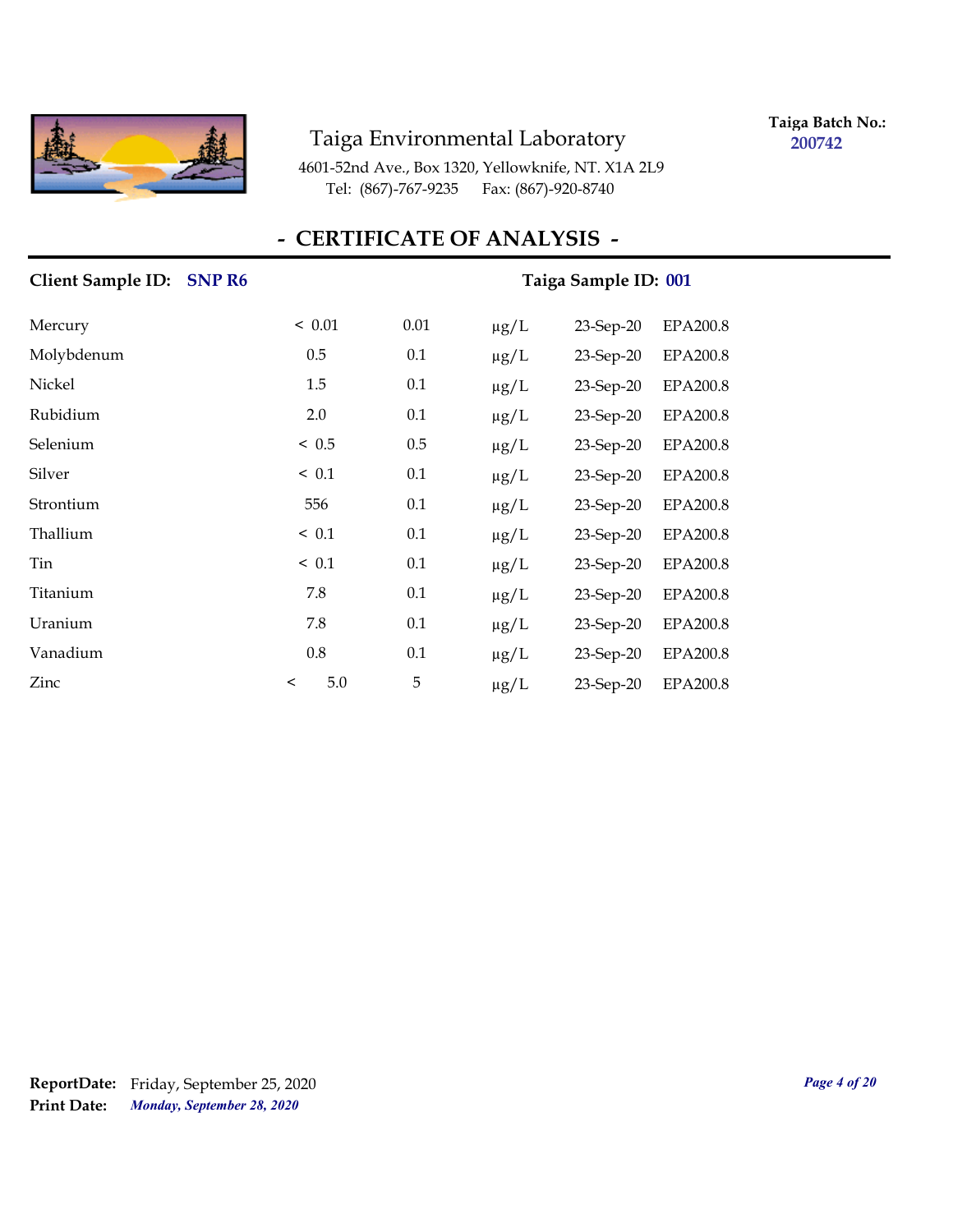

**Taiga Batch No.: 200742**

4601-52nd Ave., Box 1320, Yellowknife, NT. X1A 2L9 Tel: (867)-767-9235 Fax: (867)-920-8740

## **- CERTIFICATE OF ANALYSIS -**

#### Client Sample ID: SNP R7 Taiga Sample ID: 002

| <b>Report Status:</b>        | Final                         |
|------------------------------|-------------------------------|
|                              | <b>Location:</b> Rae Landfill |
| <b>Sampling Time: 14:30</b>  |                               |
| Sampling Date: 10-Sep-20     |                               |
| Received Date: 11-Sep-20     |                               |
| Sample Type: Sewage          |                               |
| Client Project: W2014L3-0002 |                               |

| <b>Test Parameter</b>         | Result                  | Detection<br>Limit | Units      | Analysis<br>Date | Analytical<br>Method* | Qualifer |
|-------------------------------|-------------------------|--------------------|------------|------------------|-----------------------|----------|
| <b>Inorganics - Nutrients</b> |                         |                    |            |                  |                       |          |
| Ammonia as Nitrogen           | < 0.005                 | 0.005              | mg/L       | 14-Sep-20        | SM4500-NH3:G          |          |
| Biochemical Oxygen Demand     | 12                      | $\overline{2}$     | mg/L       | 11-Sep-20        | SM5210:B              |          |
| Phosphorous, Total            | 0.151                   | 0.002              | mg/L       | 15-Sep-20        | SM4500-P:D            |          |
| <b>Inorganics - Physicals</b> |                         |                    |            |                  |                       |          |
| Conductivity, Specific (@25C) | 436                     | $0.4\,$            | $\mu$ S/cm | 11-Sep-20        | SM2510:B              |          |
| pH                            | 6.86                    |                    | pH units   | 11-Sep-20        | SM4500-H:B            |          |
| <b>Major Ions</b>             |                         |                    |            |                  |                       |          |
| Nitrate+Nitrite as Nitrogen   | 0.04                    | $0.01\,$           | mg/L       | 11-Sep-20        | SM4110:B              |          |
| Microbiology                  |                         |                    |            |                  |                       |          |
| Coliforms, Fecal              | $\mathbf{1}$<br>$\,<\,$ | $\mathbf{1}$       | CFU/100mL  | 11-Sep-20        | SM9222:D              |          |
| Organics                      |                         |                    |            |                  |                       |          |
| Benzene                       | < 0.002                 | 0.002              | mg/L       | 17-Sep-20        | <b>EPA8260B</b>       |          |
| Ethylbenzene                  | < 0.002                 | 0.002              | mg/L       | 17-Sep-20        | <b>EPA8260B</b>       |          |
| Hexane Extractable Material   | 2.0<br>$\,<\,$          | 2.0                | mg/L       | 14-Sep-20        | <b>EPA1664A</b>       |          |
| Toluene                       | < 0.002                 | 0.002              | mg/L       | 17-Sep-20        | <b>EPA8260B</b>       |          |
| <b>Xylenes</b>                | < 0.002                 | 0.002              | mg/L       | 17-Sep-20        | <b>EPA8260B</b>       |          |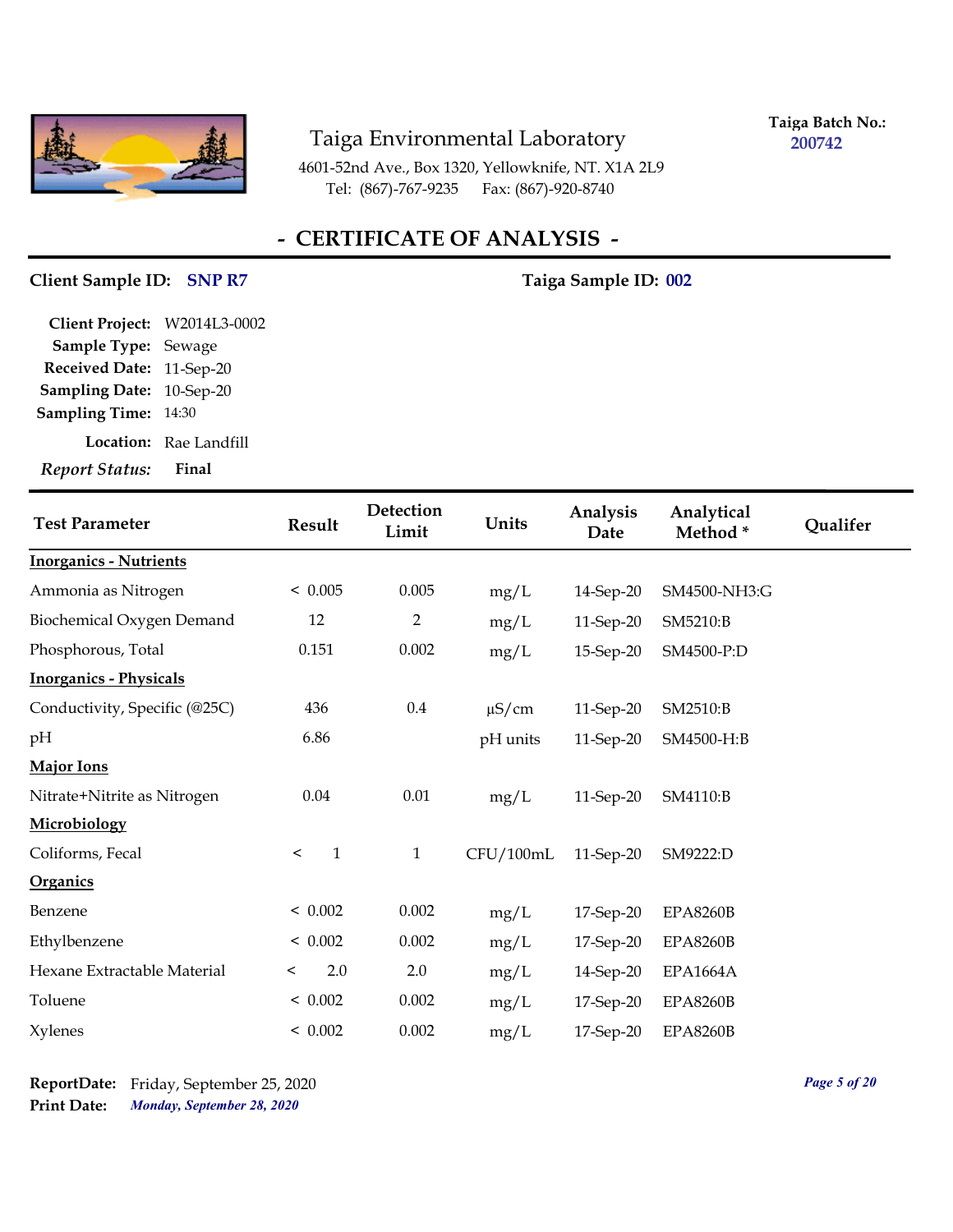

**Taiga Batch No.: 200742**

4601-52nd Ave., Box 1320, Yellowknife, NT. X1A 2L9 Tel: (867)-767-9235 Fax: (867)-920-8740

| Client Sample ID: SNP R7        | Taiga Sample ID: 002 |       |           |           |                 |
|---------------------------------|----------------------|-------|-----------|-----------|-----------------|
| <b>Subcontracted Inorganics</b> |                      |       |           |           |                 |
| Calcium                         | 32.4                 | 0.05  | mg/L      | 21-Sep-20 | EPA200.2        |
| Magnesium                       | 16.4                 | 0.005 | mg/L      | 21-Sep-20 | EPA200.2        |
| Potassium                       | 1.07                 | 0.05  | mg/L      | 21-Sep-20 | EPA200.2        |
| Sodium                          | 37.7                 | 0.05  | mg/L      | 21-Sep-20 | EPA200.2        |
| <b>Subcontracted Organics</b>   |                      |       |           |           |                 |
| Phenols, Total                  | < 0.0010             | 0.001 | mg/L      | 17-Sep-20 | AB ENV.06537    |
| <b>Trace Metals, Total</b>      |                      |       |           |           |                 |
| Aluminum                        | 1090                 | 5     | $\mu g/L$ | 23-Sep-20 | EPA200.8        |
| Antimony                        | ~< 0.1               | 0.1   | $\mu g/L$ | 23-Sep-20 | <b>EPA200.8</b> |
| Arsenic                         | 1.5                  | 0.2   | $\mu g/L$ | 23-Sep-20 | EPA200.8        |
| Barium                          | 52.4                 | 0.1   | $\mu g/L$ | 23-Sep-20 | EPA200.8        |
| Beryllium                       | ~< 0.1               | 0.1   | $\mu g/L$ | 23-Sep-20 | EPA200.8        |
| Bismuth                         | ~< 0.2               | 0.2   | $\mu g/L$ | 23-Sep-20 | EPA200.8        |
| Boron                           | 27.9                 | 0.9   | $\mu g/L$ | 23-Sep-20 | EPA200.8        |
| Cadmium                         | ~< 0.1               | 0.1   | $\mu g/L$ | 23-Sep-20 | <b>EPA200.8</b> |
| Cesium                          | 0.1                  | 0.1   | $\mu g/L$ | 23-Sep-20 | EPA200.8        |
| Chromium                        | 2.3                  | 0.1   | $\mu g/L$ | 23-Sep-20 | <b>EPA200.8</b> |
| Cobalt                          | 1.3                  | 0.1   | $\mu$ g/L | 23-Sep-20 | EPA200.8        |
| Copper                          | 1.3                  | 0.2   | $\mu g/L$ | 23-Sep-20 | EPA200.8        |
| Iron                            | 2930                 | 5     | $\mu g/L$ | 23-Sep-20 | EPA200.8        |
| Lead                            | 0.6                  | 0.1   | $\mu$ g/L | 23-Sep-20 | <b>EPA200.8</b> |
| Lithium                         | 8.3                  | 0.2   | $\mu g/L$ | 23-Sep-20 | <b>EPA200.8</b> |
| Manganese                       | 247                  | 0.1   | $\mu g/L$ | 23-Sep-20 | EPA200.8        |
| Mercury                         | 0.01                 | 0.01  | $\mu$ g/L | 23-Sep-20 | <b>EPA200.8</b> |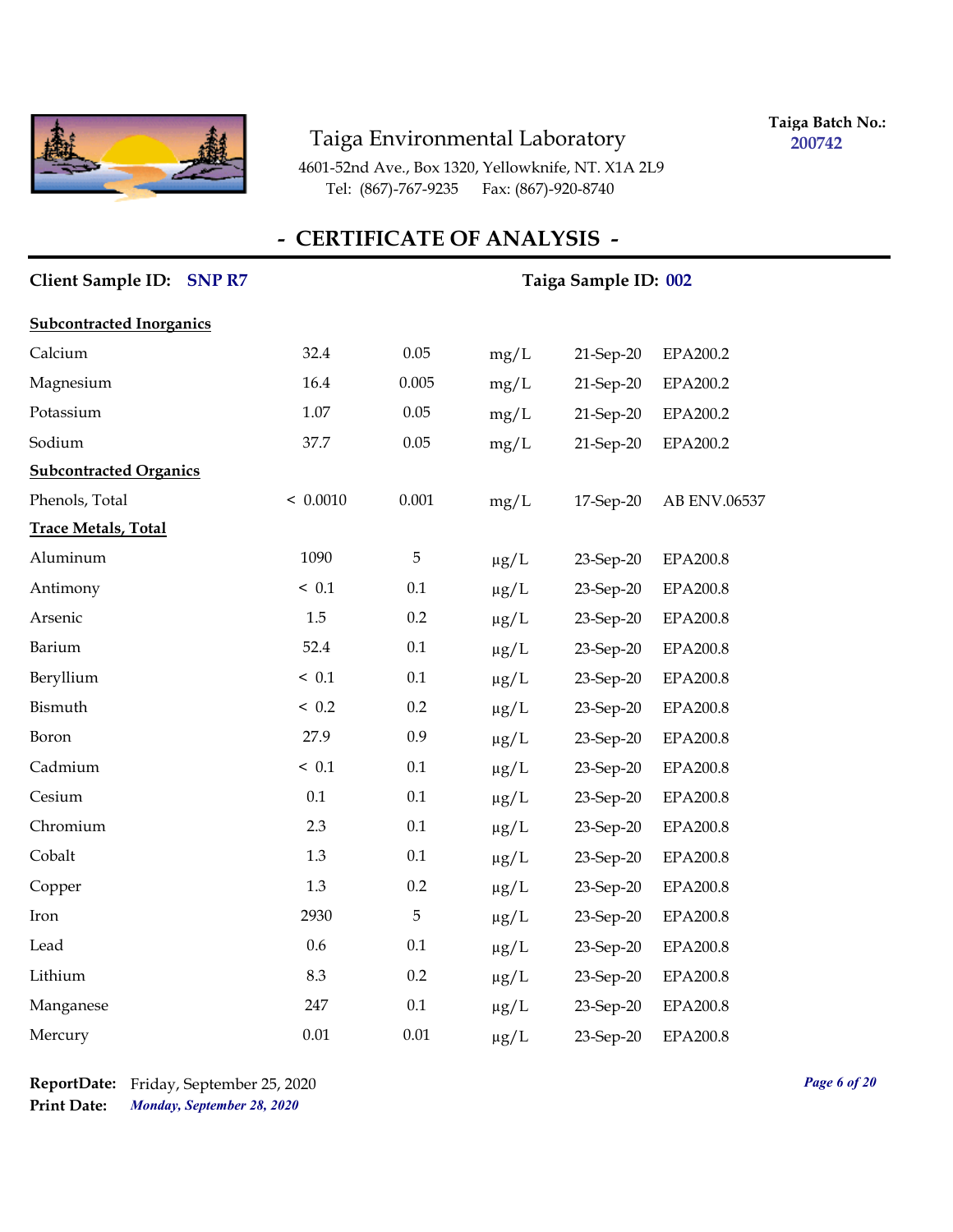

**Taiga Batch No.: 200742**

4601-52nd Ave., Box 1320, Yellowknife, NT. X1A 2L9 Tel: (867)-767-9235 Fax: (867)-920-8740

#### **- CERTIFICATE OF ANALYSIS -**

# **Client Sample ID: SNP R7** Taiga Sample ID: 002 Molybdenum < 0.1 0.1 μg/L 23-Sep-20 EPA200.8 Nickel 2.4 0.1 µg/L 23-Sep-20 EPA200.8 Rubidium 2.8 0.1 µg/L 23-Sep-20 EPA200.8 Selenium < 0.5 0.5 µg/L 23-Sep-20 EPA200.8 Silver < 0.1 0.1 µg/L 23-Sep-20 EPA200.8 Strontium 293 0.1 µg/L 23-Sep-20 EPA200.8 Thallium < 0.1 0.1  $\mu$ g/L 23-Sep-20 EPA200.8 Tin < 0.1 0.1 μg/L 23-Sep-20 EPA200.8 Titanium 43.0 0.1 μg/L 23-Sep-20 EPA200.8 Uranium 0.4 0.1 µg/L 23-Sep-20 EPA200.8 Vanadium 2.5 0.1 µg/L 23-Sep-20 EPA200.8 Zinc 5.7 5 µg/L 23-Sep-20 EPA200.8

*Monday, September 28, 2020* **Print Date: ReportDate:** Friday, September 25, 2020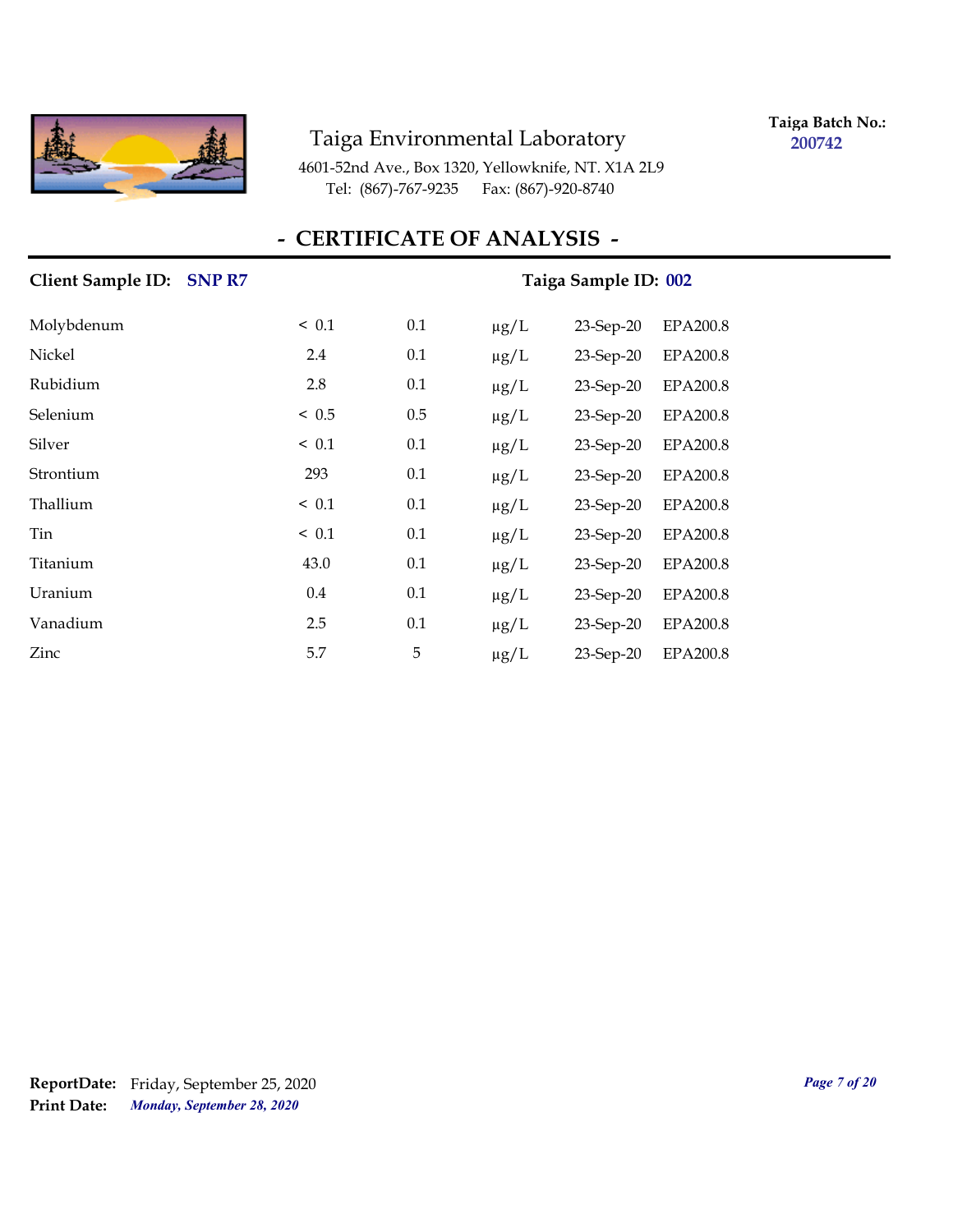

**Taiga Batch No.: 200742**

4601-52nd Ave., Box 1320, Yellowknife, NT. X1A 2L9 Tel: (867)-767-9235 Fax: (867)-920-8740

## **- CERTIFICATE OF ANALYSIS -**

# Client Sample ID: SNP R8 Taiga Sample ID: 003

| <b>Report Status:</b>        | Final                  |
|------------------------------|------------------------|
|                              | Location: Rae Landfill |
| <b>Sampling Time: 14:30</b>  |                        |
| Sampling Date: 10-Sep-20     |                        |
| Received Date: 11-Sep-20     |                        |
| Sample Type: Sewage          |                        |
| Client Project: W2014L3-0002 |                        |

| <b>Test Parameter</b>         | Result         | Detection<br>Limit | Units      | Analysis<br>Date | Analytical<br>Method* | Qualifer |
|-------------------------------|----------------|--------------------|------------|------------------|-----------------------|----------|
| <b>Inorganics - Nutrients</b> |                |                    |            |                  |                       |          |
| Ammonia as Nitrogen           | 0.014          | 0.005              | mg/L       | 14-Sep-20        | SM4500-NH3:G          |          |
| Biochemical Oxygen Demand     | $\overline{4}$ | $\overline{2}$     | mg/L       | 11-Sep-20        | SM5210:B              |          |
| Phosphorous, Total            | 0.250          | 0.002              | mg/L       | 15-Sep-20        | SM4500-P:D            |          |
| <b>Inorganics - Physicals</b> |                |                    |            |                  |                       |          |
| Conductivity, Specific (@25C) | 868            | $0.4\,$            | $\mu$ S/cm | 11-Sep-20        | SM2510:B              |          |
| pН                            | 8.11           |                    | pH units   | 11-Sep-20        | SM4500-H:B            |          |
| <b>Major Ions</b>             |                |                    |            |                  |                       |          |
| Nitrate+Nitrite as Nitrogen   | 0.08           | 0.01               | mg/L       | 11-Sep-20        | SM4110:B              |          |
| Microbiology                  |                |                    |            |                  |                       |          |
| Coliforms, Fecal              | 18             | $\mathbf{1}$       | CFU/100mL  | 11-Sep-20        | SM9222:D              |          |
| Organics                      |                |                    |            |                  |                       |          |
| Benzene                       | < 0.002        | 0.002              | mg/L       | 17-Sep-20        | <b>EPA8260B</b>       |          |
| Ethylbenzene                  | < 0.002        | 0.002              | mg/L       | 17-Sep-20        | <b>EPA8260B</b>       |          |
| Hexane Extractable Material   | 2.0<br>$\,<\,$ | 2.0                | mg/L       | 14-Sep-20        | <b>EPA1664A</b>       |          |
| Toluene                       | < 0.002        | 0.002              | mg/L       | 17-Sep-20        | <b>EPA8260B</b>       |          |
| <b>Xylenes</b>                | < 0.002        | 0.002              | mg/L       | 17-Sep-20        | <b>EPA8260B</b>       |          |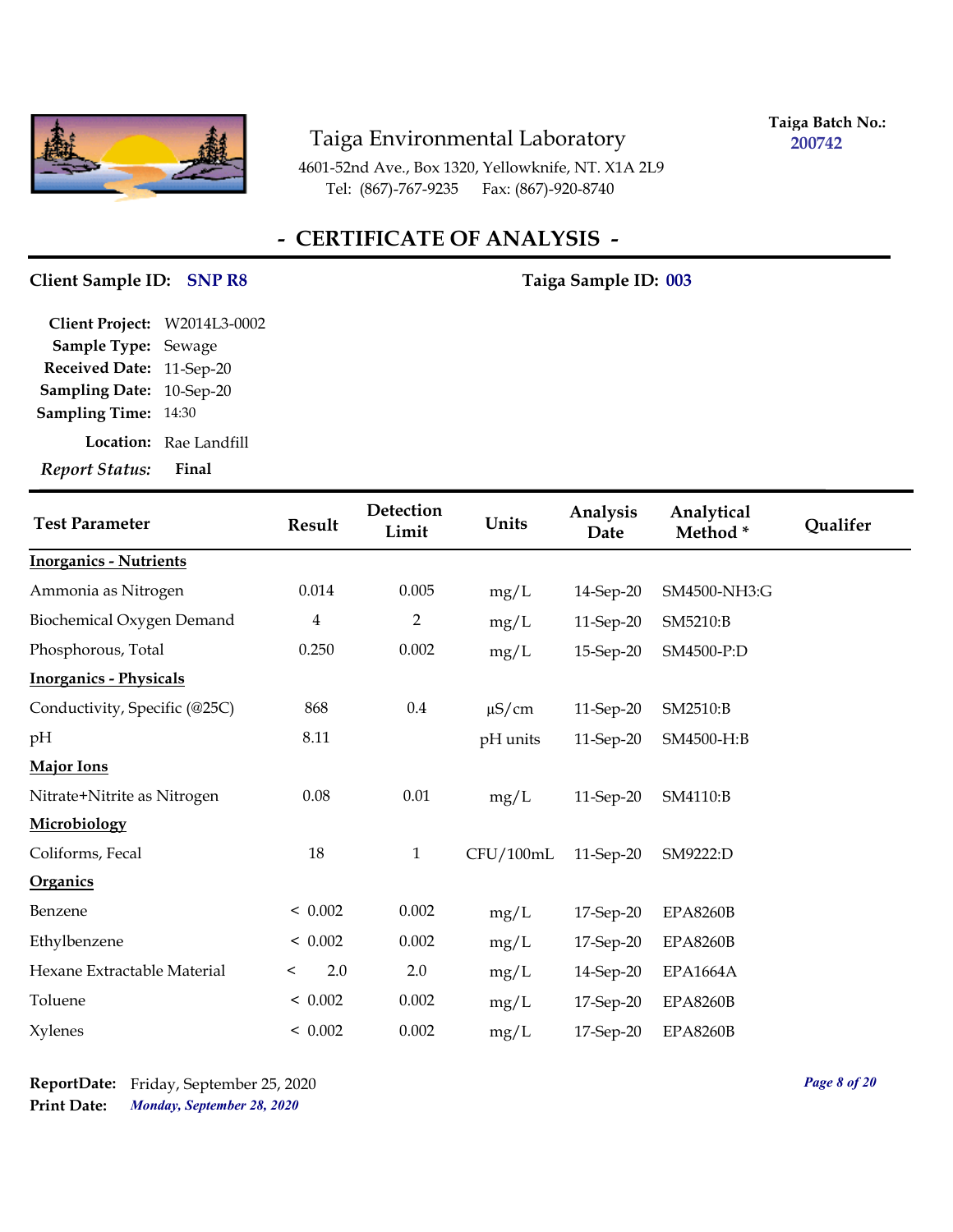

**Taiga Batch No.: 200742**

4601-52nd Ave., Box 1320, Yellowknife, NT. X1A 2L9 Tel: (867)-767-9235 Fax: (867)-920-8740

| Client Sample ID: SNP R8        | Taiga Sample ID: 003 |         |           |           |                 |
|---------------------------------|----------------------|---------|-----------|-----------|-----------------|
| <b>Subcontracted Inorganics</b> |                      |         |           |           |                 |
| Calcium                         | 60.0                 | 0.05    | mg/L      | 21-Sep-20 | EPA200.2        |
| Magnesium                       | 48.7                 | 0.005   | mg/L      | 21-Sep-20 | EPA200.2        |
| Potassium                       | 6.30                 | 0.05    | mg/L      | 21-Sep-20 | EPA200.2        |
| Sodium                          | 54.3                 | 0.05    | mg/L      | 21-Sep-20 | EPA200.2        |
| <b>Subcontracted Organics</b>   |                      |         |           |           |                 |
| Phenols, Total                  | < 0.0010             | 0.001   | mg/L      | 17-Sep-20 | AB ENV.06537    |
| <b>Trace Metals, Total</b>      |                      |         |           |           |                 |
| Aluminum                        | 1710                 | 5       | $\mu g/L$ | 23-Sep-20 | EPA200.8        |
| Antimony                        | 0.2                  | 0.1     | $\mu g/L$ | 23-Sep-20 | EPA200.8        |
| Arsenic                         | $4.0\,$              | 0.2     | $\mu g/L$ | 23-Sep-20 | EPA200.8        |
| Barium                          | 52.5                 | 0.1     | $\mu g/L$ | 23-Sep-20 | EPA200.8        |
| Beryllium                       | ~< 0.1               | 0.1     | $\mu g/L$ | 23-Sep-20 | EPA200.8        |
| Bismuth                         | ~< 0.2               | 0.2     | $\mu g/L$ | 23-Sep-20 | <b>EPA200.8</b> |
| Boron                           | 290                  | 0.9     | $\mu g/L$ | 23-Sep-20 | <b>EPA200.8</b> |
| Cadmium                         | < 0.1                | 0.1     | $\mu g/L$ | 23-Sep-20 | EPA200.8        |
| Cesium                          | 0.2                  | 0.1     | $\mu g/L$ | 23-Sep-20 | EPA200.8        |
| Chromium                        | 3.5                  | 0.1     | $\mu g/L$ | 23-Sep-20 | EPA200.8        |
| Cobalt                          | 1.3                  | $0.1\,$ | $\mu g/L$ | 23-Sep-20 | <b>EPA200.8</b> |
| Copper                          | 2.7                  | 0.2     | $\mu g/L$ | 23-Sep-20 | EPA200.8        |
| Iron                            | 2330                 | 5       | $\mu g/L$ | 23-Sep-20 | EPA200.8        |
| Lead                            | $0.8\,$              | 0.1     | $\mu g/L$ | 23-Sep-20 | <b>EPA200.8</b> |
| Lithium                         | 15.0                 | 0.2     | $\mu g/L$ | 23-Sep-20 | EPA200.8        |
| Manganese                       | 122                  | 0.1     | $\mu g/L$ | 23-Sep-20 | EPA200.8        |
| Mercury                         | < 0.01               | 0.01    | $\mu$ g/L | 23-Sep-20 | <b>EPA200.8</b> |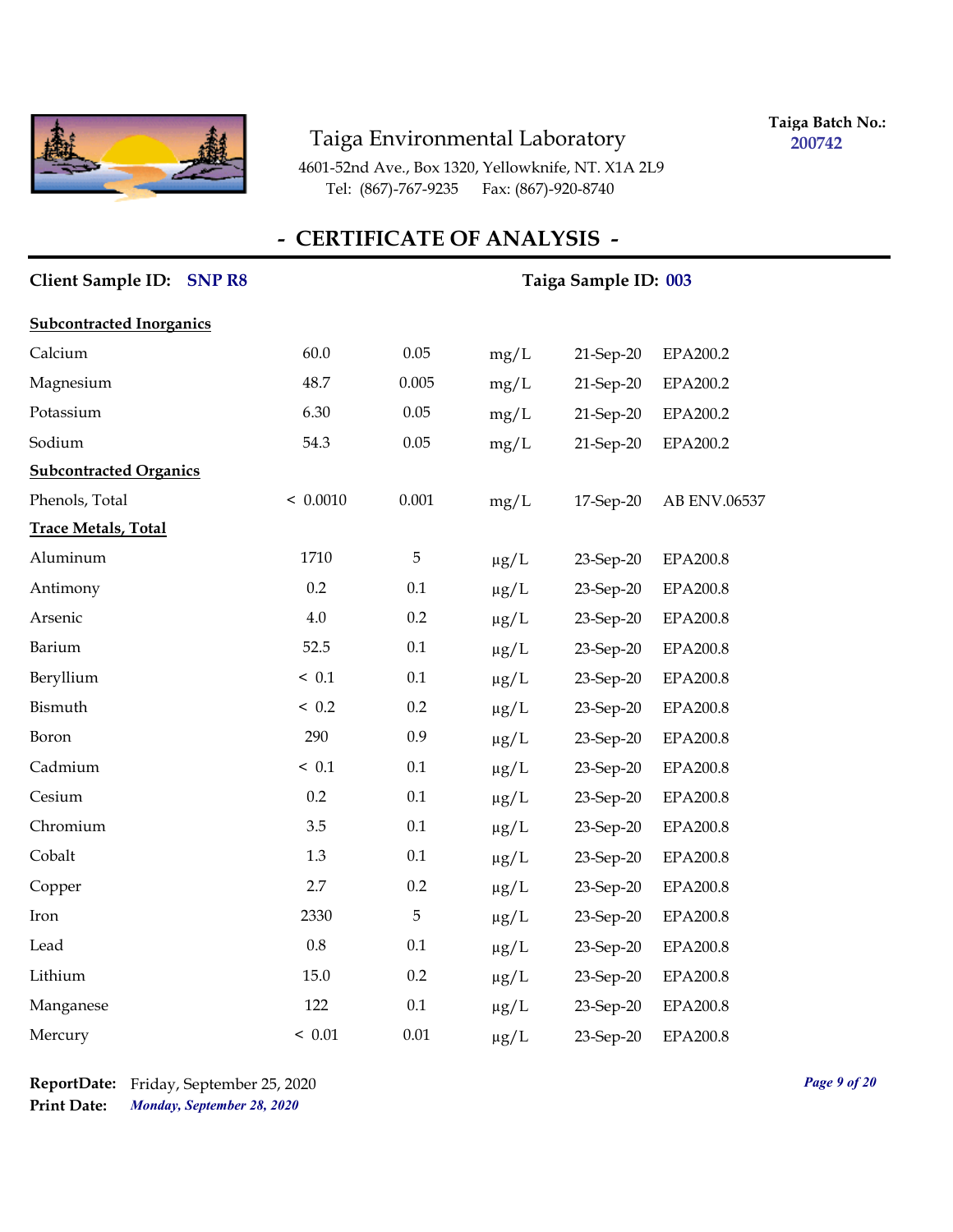

**Taiga Batch No.: 200742**

4601-52nd Ave., Box 1320, Yellowknife, NT. X1A 2L9 Tel: (867)-767-9235 Fax: (867)-920-8740

| Client Sample ID: SNP R8 |            | Taiga Sample ID: 003 |           |              |                 |  |
|--------------------------|------------|----------------------|-----------|--------------|-----------------|--|
| Molybdenum               | 0.7        | 0.1                  | $\mu g/L$ | 23-Sep-20    | <b>EPA200.8</b> |  |
| Nickel                   | 5.5        | 0.1                  | $\mu g/L$ | $23$ -Sep-20 | <b>EPA200.8</b> |  |
| Rubidium                 | 4.9        | 0.1                  | $\mu$ g/L | $23$ -Sep-20 | <b>EPA200.8</b> |  |
| Selenium                 | < 0.5      | 0.5                  | $\mu$ g/L | $23$ -Sep-20 | <b>EPA200.8</b> |  |
| Silver                   | < 0.1      | 0.1                  | $\mu$ g/L | 23-Sep-20    | <b>EPA200.8</b> |  |
| Strontium                | 262        | 0.1                  | $\mu$ g/L | $23$ -Sep-20 | EPA200.8        |  |
| Thallium                 | < 0.1      | 0.1                  | $\mu g/L$ | $23$ -Sep-20 | <b>EPA200.8</b> |  |
| Tin                      | $\leq 0.1$ | 0.1                  | $\mu g/L$ | $23$ -Sep-20 | <b>EPA200.8</b> |  |
| Titanium                 | 81.3       | 0.1                  | $\mu g/L$ | $23$ -Sep-20 | <b>EPA200.8</b> |  |
| Uranium                  | 10.9       | 0.1                  | $\mu$ g/L | $23$ -Sep-20 | <b>EPA200.8</b> |  |
| Vanadium                 | 3.8        | 0.1                  | $\mu$ g/L | $23$ -Sep-20 | <b>EPA200.8</b> |  |
| Zinc                     | 7.6        | 5                    | $\mu g/L$ | 23-Sep-20    | <b>EPA200.8</b> |  |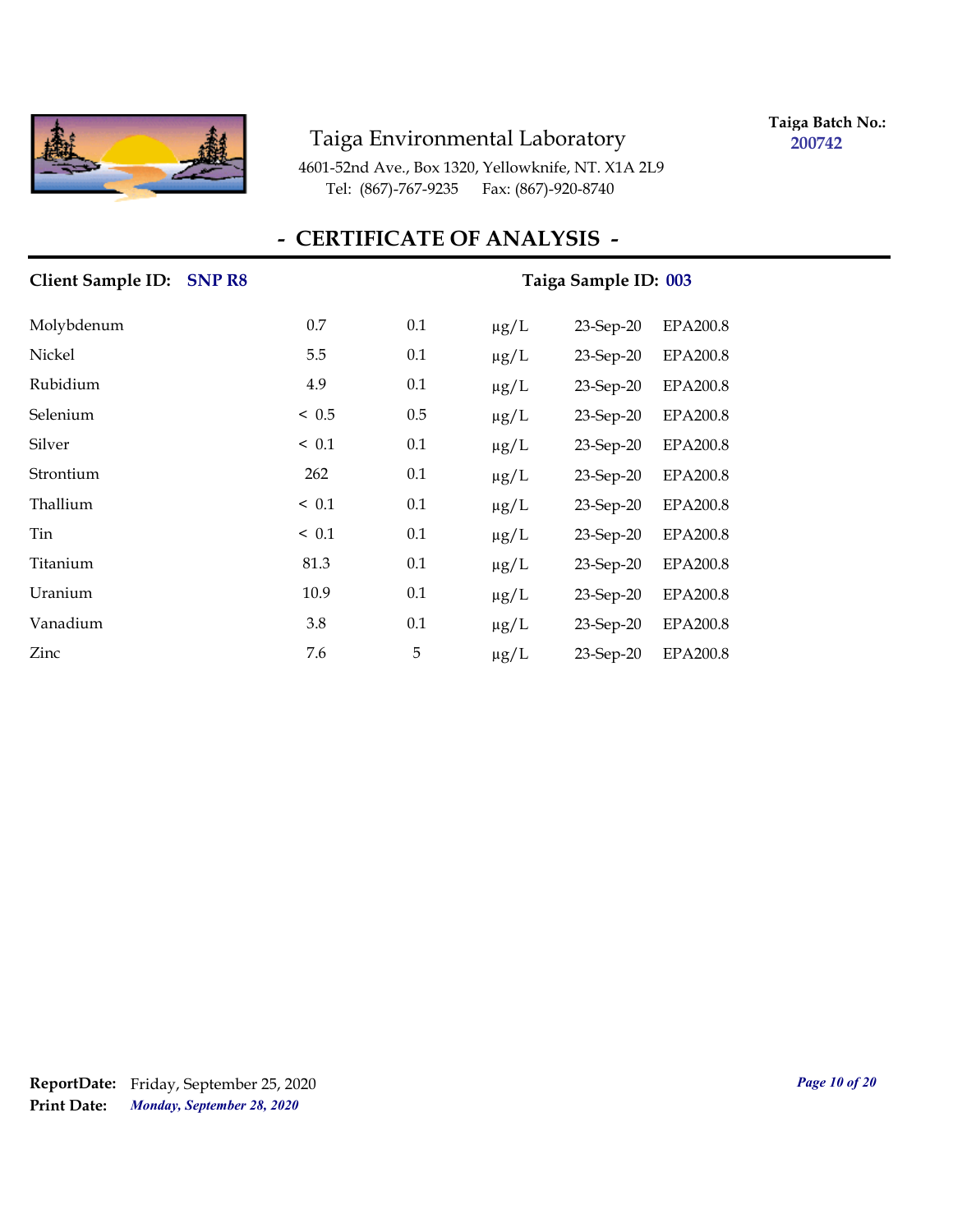

**Taiga Batch No.: 200742**

4601-52nd Ave., Box 1320, Yellowknife, NT. X1A 2L9 Tel: (867)-767-9235 Fax: (867)-920-8740

## **- CERTIFICATE OF ANALYSIS -**

#### Client Sample ID: SNP R9 Taiga Sample ID: 004

| Client Project: W2014L3-0002 |                                |
|------------------------------|--------------------------------|
| Sample Type: Sewage          |                                |
| Received Date: 11-Sep-20     |                                |
| Sampling Date: 10-Sep-20     |                                |
| <b>Sampling Time: 14:30</b>  |                                |
|                              | Location: Rae Lagoon, Landfill |
| Report Status: Final         |                                |

| <b>Test Parameter</b>         | <b>Result</b>           | Detection<br>Limit | Units      | Analysis<br>Date | Analytical<br>Method* | Qualifer |
|-------------------------------|-------------------------|--------------------|------------|------------------|-----------------------|----------|
| <b>Inorganics - Nutrients</b> |                         |                    |            |                  |                       |          |
| Ammonia as Nitrogen           | < 0.005                 | 0.005              | mg/L       | 14-Sep-20        | SM4500-NH3:G          |          |
| Biochemical Oxygen Demand     | $\overline{\mathbf{4}}$ | $\overline{2}$     | mg/L       | 11-Sep-20        | SM5210:B              |          |
| Phosphorous, Total            | 0.046                   | 0.002              | mg/L       | 15-Sep-20        | SM4500-P:D            |          |
| <b>Inorganics - Physicals</b> |                         |                    |            |                  |                       |          |
| Conductivity, Specific (@25C) | 257                     | $0.4\,$            | $\mu$ S/cm | 11-Sep-20        | SM2510:B              |          |
| pH                            | 7.58                    |                    | pH units   | 11-Sep-20        | SM4500-H:B            |          |
| <b>Major Ions</b>             |                         |                    |            |                  |                       |          |
| Nitrate+Nitrite as Nitrogen   | 0.06                    | 0.01               | mg/L       | 11-Sep-20        | SM4110:B              |          |
| Microbiology                  |                         |                    |            |                  |                       |          |
| Coliforms, Fecal              | $\mathbf{1}$            | $\mathbf{1}$       | CFU/100mL  | 11-Sep-20        | SM9222:D              |          |
| Organics                      |                         |                    |            |                  |                       |          |
| Benzene                       | < 0.002                 | 0.002              | mg/L       | 17-Sep-20        | <b>EPA8260B</b>       |          |
| Ethylbenzene                  | < 0.002                 | 0.002              | mg/L       | 17-Sep-20        | <b>EPA8260B</b>       |          |
| Hexane Extractable Material   | 2.0<br>$\,<\,$          | 2.0                | mg/L       | 18-Sep-20        | <b>EPA1664A</b>       |          |
| Toluene                       | < 0.002                 | 0.002              | mg/L       | 17-Sep-20        | <b>EPA8260B</b>       |          |
| <b>Xylenes</b>                | < 0.002                 | 0.002              | mg/L       | 17-Sep-20        | <b>EPA8260B</b>       |          |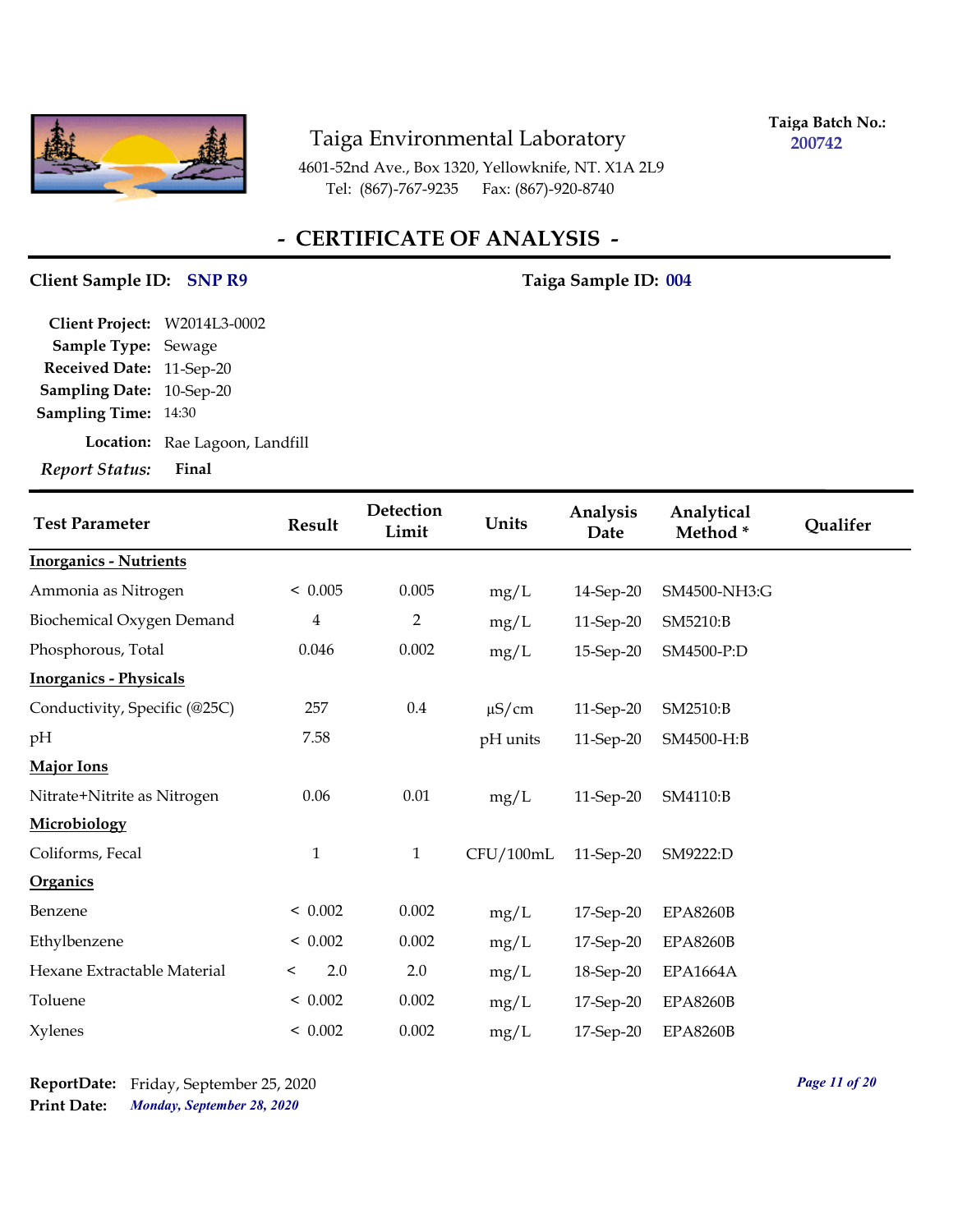

**Taiga Batch No.: 200742**

4601-52nd Ave., Box 1320, Yellowknife, NT. X1A 2L9 Tel: (867)-767-9235 Fax: (867)-920-8740

| Client Sample ID: SNP R9        |          | Taiga Sample ID: 004 |           |           |                 |
|---------------------------------|----------|----------------------|-----------|-----------|-----------------|
| <b>Subcontracted Inorganics</b> |          |                      |           |           |                 |
| Calcium                         | 21.7     | 0.05                 | mg/L      | 21-Sep-20 | EPA200.2        |
| Magnesium                       | 15.9     | 0.005                | mg/L      | 21-Sep-20 | EPA200.2        |
| Potassium                       | 3.02     | 0.05                 | mg/L      | 21-Sep-20 | EPA200.2        |
| Sodium                          | 11.2     | 0.05                 | mg/L      | 21-Sep-20 | EPA200.2        |
| <b>Subcontracted Organics</b>   |          |                      |           |           |                 |
| Phenols, Total                  | < 0.0010 | 0.001                | mg/L      | 17-Sep-20 | AB ENV.06537    |
| <b>Trace Metals, Total</b>      |          |                      |           |           |                 |
| Aluminum                        | 449      | 5                    | $\mu g/L$ | 23-Sep-20 | EPA200.8        |
| Antimony                        | < 0.1    | 0.1                  | $\mu g/L$ | 23-Sep-20 | EPA200.8        |
| Arsenic                         | 1.7      | 0.2                  | $\mu g/L$ | 23-Sep-20 | EPA200.8        |
| Barium                          | 26.8     | 0.1                  | $\mu g/L$ | 23-Sep-20 | EPA200.8        |
| Beryllium                       | ~< 0.1   | $0.1\,$              | $\mu g/L$ | 23-Sep-20 | <b>EPA200.8</b> |
| Bismuth                         | < 0.2    | 0.2                  | $\mu g/L$ | 23-Sep-20 | EPA200.8        |
| Boron                           | 16.7     | 0.9                  | $\mu g/L$ | 23-Sep-20 | EPA200.8        |
| Cadmium                         | < 0.1    | 0.1                  | $\mu g/L$ | 23-Sep-20 | EPA200.8        |
| Cesium                          | < 0.1    | 0.1                  | $\mu g/L$ | 23-Sep-20 | EPA200.8        |
| Chromium                        | $1.0\,$  | 0.1                  | $\mu g/L$ | 23-Sep-20 | EPA200.8        |
| Cobalt                          | 0.6      | 0.1                  | $\mu g/L$ | 23-Sep-20 | EPA200.8        |
| Copper                          | 0.8      | 0.2                  | $\mu g/L$ | 23-Sep-20 | EPA200.8        |
| Iron                            | 1420     | 5                    | $\mu g/L$ | 23-Sep-20 | EPA200.8        |
| Lead                            | 0.2      | 0.1                  | $\mu$ g/L | 23-Sep-20 | EPA200.8        |
| Lithium                         | 12.0     | 0.2                  | $\mu g/L$ | 23-Sep-20 | EPA200.8        |
| Manganese                       | 222      | 0.1                  | $\mu g/L$ | 23-Sep-20 | EPA200.8        |
| Mercury                         | < 0.01   | 0.01                 | $\mu$ g/L | 23-Sep-20 | EPA200.8        |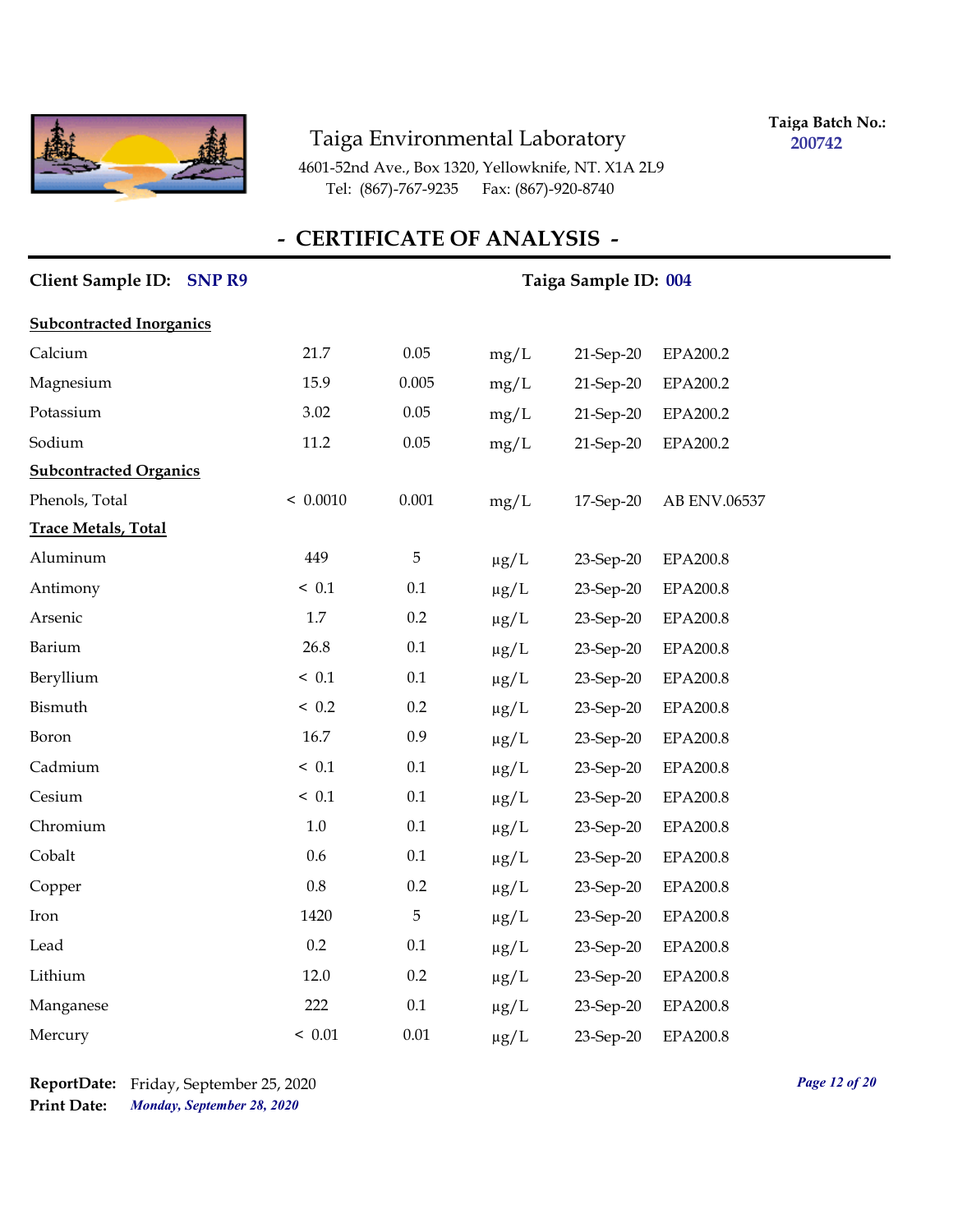

**Taiga Batch No.: 200742**

4601-52nd Ave., Box 1320, Yellowknife, NT. X1A 2L9 Tel: (867)-767-9235 Fax: (867)-920-8740

| Client Sample ID: SNP R9 |                |     |           | Taiga Sample ID: 004 |                 |
|--------------------------|----------------|-----|-----------|----------------------|-----------------|
| Molybdenum               | 0.2            | 0.1 | $\mu g/L$ | 23-Sep-20            | <b>EPA200.8</b> |
| Nickel                   | 1.8            | 0.1 | $\mu g/L$ | $23$ -Sep-20         | <b>EPA200.8</b> |
| Rubidium                 | 1.7            | 0.1 | $\mu$ g/L | 23-Sep-20            | <b>EPA200.8</b> |
| Selenium                 | < 0.5          | 0.5 | $\mu$ g/L | $23$ -Sep-20         | <b>EPA200.8</b> |
| Silver                   | $\leq 0.1$     | 0.1 | $\mu g/L$ | $23$ -Sep-20         | <b>EPA200.8</b> |
| Strontium                | 91.1           | 0.1 | $\mu g/L$ | $23$ -Sep-20         | EPA200.8        |
| Thallium                 | ~< 0.1         | 0.1 | $\mu$ g/L | $23$ -Sep-20         | <b>EPA200.8</b> |
| Tin                      | < 0.1          | 0.1 | $\mu$ g/L | $23$ -Sep-20         | <b>EPA200.8</b> |
| Titanium                 | 20.7           | 0.1 | $\mu g/L$ | $23$ -Sep-20         | <b>EPA200.8</b> |
| Uranium                  | 0.2            | 0.1 | $\mu g/L$ | 23-Sep-20            | <b>EPA200.8</b> |
| Vanadium                 | 1.1            | 0.1 | $\mu g/L$ | 23-Sep-20            | EPA200.8        |
| Zinc                     | 5.0<br>$\,<\,$ | 5   | $\mu g/L$ | 23-Sep-20            | <b>EPA200.8</b> |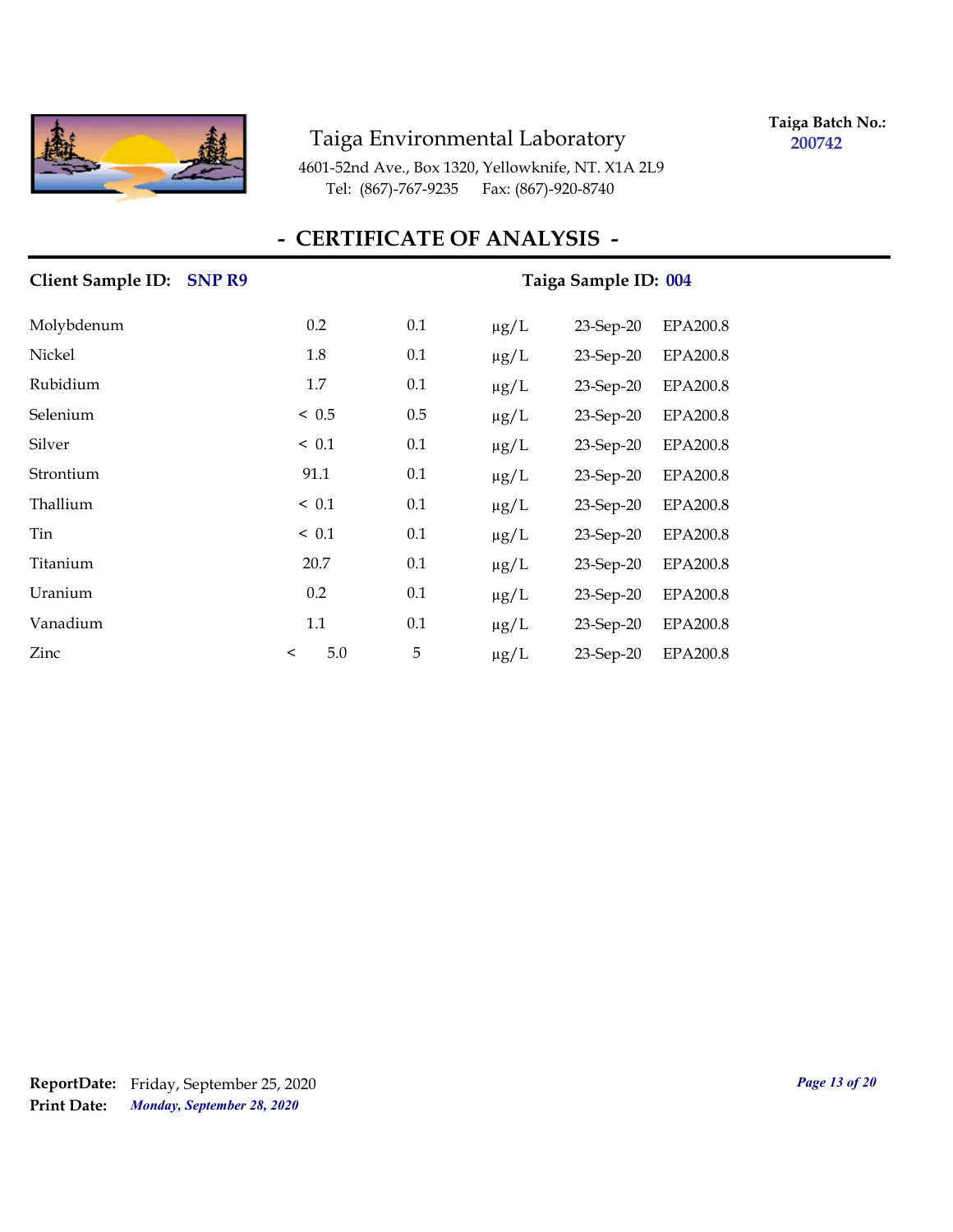

**Taiga Batch No.: 200742**

4601-52nd Ave., Box 1320, Yellowknife, NT. X1A 2L9 Tel: (867)-767-9235 Fax: (867)-920-8740

## **- CERTIFICATE OF ANALYSIS -**

# **Client Sample ID: Taiga Sample ID: SNP R10 005**

| Report Status: Final         |                                |
|------------------------------|--------------------------------|
|                              | Location: Rae Lagoon, Landfill |
| <b>Sampling Time: 14:30</b>  |                                |
| Sampling Date: 10-Sep-20     |                                |
| Received Date: 11-Sep-20     |                                |
| <b>Sample Type: Sewage</b>   |                                |
| Client Project: W2014L3-0002 |                                |

| <b>Test Parameter</b>         | <b>Result</b>           | Detection<br>Limit | Units      | Analysis<br>Date | Analytical<br>Method* | Qualifer |
|-------------------------------|-------------------------|--------------------|------------|------------------|-----------------------|----------|
| <b>Inorganics - Nutrients</b> |                         |                    |            |                  |                       |          |
| Ammonia as Nitrogen           | < 0.005                 | 0.005              | mg/L       | 14-Sep-20        | SM4500-NH3:G          |          |
| Biochemical Oxygen Demand     | $\overline{\mathbf{4}}$ | $\overline{2}$     | mg/L       | 11-Sep-20        | SM5210:B              |          |
| Phosphorous, Total            | 0.032                   | 0.002              | mg/L       | 15-Sep-20        | SM4500-P:D            |          |
| <b>Inorganics - Physicals</b> |                         |                    |            |                  |                       |          |
| Conductivity, Specific (@25C) | 761                     | $0.4\,$            | $\mu$ S/cm | 11-Sep-20        | SM2510:B              |          |
| pН                            | 7.67                    |                    | pH units   | 11-Sep-20        | SM4500-H:B            |          |
| <b>Major Ions</b>             |                         |                    |            |                  |                       |          |
| Nitrate+Nitrite as Nitrogen   | 0.08                    | $0.01\,$           | mg/L       | 11-Sep-20        | SM4110:B              |          |
| Microbiology                  |                         |                    |            |                  |                       |          |
| Coliforms, Fecal              | 14                      | $\mathbf{1}$       | CFU/100mL  | 11-Sep-20        | SM9222:D              |          |
| Organics                      |                         |                    |            |                  |                       |          |
| Benzene                       | < 0.002                 | 0.002              | mg/L       | 17-Sep-20        | <b>EPA8260B</b>       |          |
| Ethylbenzene                  | < 0.002                 | 0.002              | mg/L       | 17-Sep-20        | <b>EPA8260B</b>       |          |
| Hexane Extractable Material   | 2.0<br>$\,<\,$          | 2.0                | mg/L       | 18-Sep-20        | <b>EPA1664A</b>       |          |
| Toluene                       | < 0.002                 | 0.002              | mg/L       | 17-Sep-20        | <b>EPA8260B</b>       |          |
| <b>Xylenes</b>                | < 0.002                 | 0.002              | mg/L       | 17-Sep-20        | <b>EPA8260B</b>       |          |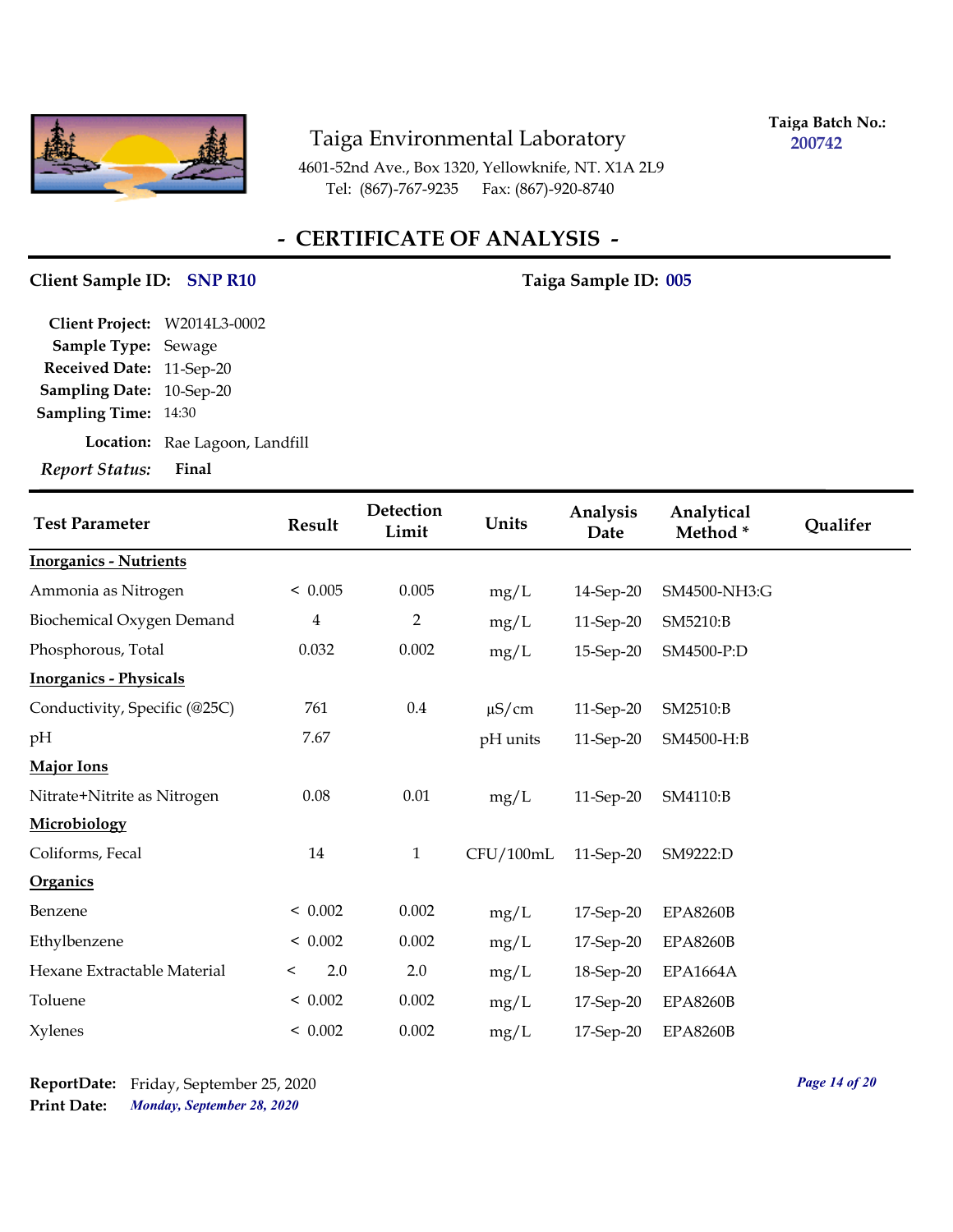

**Taiga Batch No.: 200742**

4601-52nd Ave., Box 1320, Yellowknife, NT. X1A 2L9 Tel: (867)-767-9235 Fax: (867)-920-8740

| Client Sample ID: SNP R10       |          |         |           | Taiga Sample ID: 005 |                 |
|---------------------------------|----------|---------|-----------|----------------------|-----------------|
| <b>Subcontracted Inorganics</b> |          |         |           |                      |                 |
| Calcium                         | 46.9     | 0.05    | mg/L      | 21-Sep-20            | EPA200.2        |
| Magnesium                       | 62.2     | 0.005   | mg/L      | 21-Sep-20            | EPA200.2        |
| Potassium                       | 8.54     | 0.05    | mg/L      | 21-Sep-20            | EPA200.2        |
| Sodium                          | 32.8     | 0.05    | mg/L      | 21-Sep-20            | EPA200.2        |
| <b>Subcontracted Organics</b>   |          |         |           |                      |                 |
| Phenols, Total                  | < 0.0010 | 0.001   | mg/L      | 17-Sep-20            | AB ENV.06537    |
| <b>Trace Metals, Total</b>      |          |         |           |                      |                 |
| Aluminum                        | 33.0     | 5       | $\mu g/L$ | 23-Sep-20            | EPA200.8        |
| Antimony                        | < 0.1    | 0.1     | $\mu g/L$ | 23-Sep-20            | EPA200.8        |
| Arsenic                         | 1.3      | 0.2     | $\mu g/L$ | 23-Sep-20            | <b>EPA200.8</b> |
| Barium                          | 48.4     | 0.1     | $\mu g/L$ | 23-Sep-20            | EPA200.8        |
| Beryllium                       | < 0.1    | 0.1     | $\mu g/L$ | 23-Sep-20            | <b>EPA200.8</b> |
| Bismuth                         | < 0.2    | 0.2     | $\mu g/L$ | 23-Sep-20            | <b>EPA200.8</b> |
| Boron                           | 309      | 0.9     | $\mu g/L$ | 23-Sep-20            | EPA200.8        |
| Cadmium                         | ~< 0.1   | 0.1     | $\mu g/L$ | 23-Sep-20            | <b>EPA200.8</b> |
| Cesium                          | < 0.1    | $0.1\,$ | $\mu g/L$ | 23-Sep-20            | <b>EPA200.8</b> |
| Chromium                        | 0.3      | 0.1     | $\mu g/L$ | 23-Sep-20            | <b>EPA200.8</b> |
| Cobalt                          | 0.1      | 0.1     | $\mu$ g/L | 23-Sep-20            | EPA200.8        |
| Copper                          | 0.2      | 0.2     | $\mu g/L$ | 23-Sep-20            | <b>EPA200.8</b> |
| Iron                            | 86       | 5       | $\mu g/L$ | 23-Sep-20            | <b>EPA200.8</b> |
| Lead                            | < 0.1    | 0.1     | $\mu g/L$ | 23-Sep-20            | <b>EPA200.8</b> |
| Lithium                         | 9.6      | 0.2     | $\mu g/L$ | 23-Sep-20            | <b>EPA200.8</b> |
| Manganese                       | 86.3     | 0.1     | $\mu g/L$ | 23-Sep-20            | EPA200.8        |
| Mercury                         | < 0.01   | 0.01    | $\mu$ g/L | 23-Sep-20            | <b>EPA200.8</b> |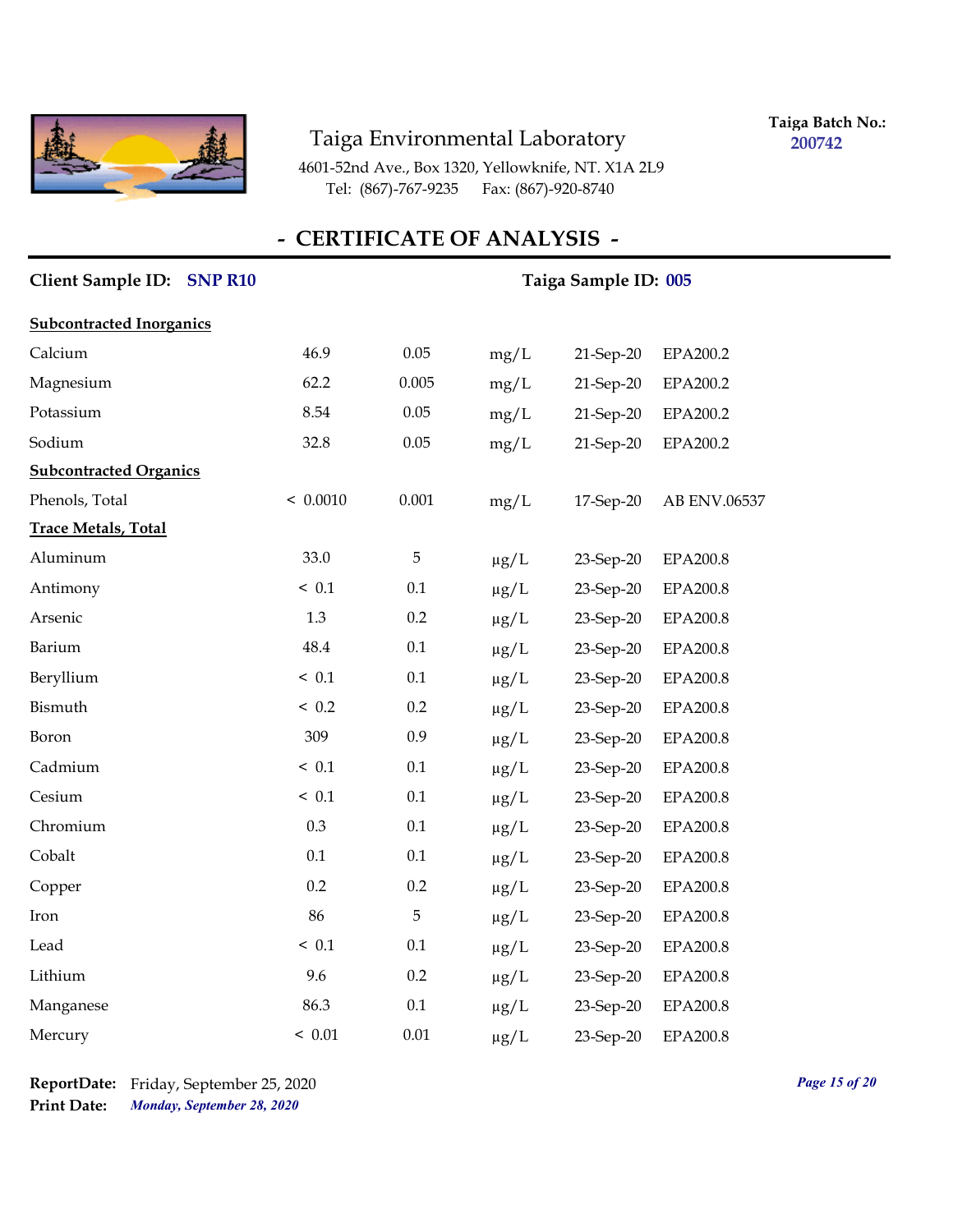

**Taiga Batch No.: 200742**

4601-52nd Ave., Box 1320, Yellowknife, NT. X1A 2L9 Tel: (867)-767-9235 Fax: (867)-920-8740

| Client Sample ID: SNP R10 |         |            |     |           | Taiga Sample ID: 005 |                 |
|---------------------------|---------|------------|-----|-----------|----------------------|-----------------|
| Molybdenum                |         | ~< 0.1     | 0.1 | $\mu g/L$ | $23$ -Sep-20         | EPA200.8        |
| Nickel                    |         | 3.0        | 0.1 | $\mu$ g/L | $23$ -Sep-20         | EPA200.8        |
| Rubidium                  |         | 1.1        | 0.1 | $\mu g/L$ | 23-Sep-20            | <b>EPA200.8</b> |
| Selenium                  |         | < 0.5      | 0.5 | $\mu g/L$ | $23$ -Sep-20         | <b>EPA200.8</b> |
| Silver                    |         | $\leq 0.1$ | 0.1 | $\mu g/L$ | $23$ -Sep-20         | <b>EPA200.8</b> |
| Strontium                 |         | 187        | 0.1 | $\mu g/L$ | $23$ -Sep-20         | <b>EPA200.8</b> |
| Thallium                  |         | ~< 0.1     | 0.1 | $\mu g/L$ | $23$ -Sep-20         | <b>EPA200.8</b> |
| Tin                       |         | $\leq 0.1$ | 0.1 | $\mu g/L$ | $23$ -Sep-20         | <b>EPA200.8</b> |
| Titanium                  |         | 1.5        | 0.1 | $\mu$ g/L | $23$ -Sep-20         | <b>EPA200.8</b> |
| Uranium                   |         | 0.7        | 0.1 | $\mu g/L$ | 23-Sep-20            | <b>EPA200.8</b> |
| Vanadium                  |         | 0.2        | 0.1 | $\mu g/L$ | 23-Sep-20            | <b>EPA200.8</b> |
| Zinc                      | $\,<\,$ | 5.0        | 5   | $\mu g/L$ | $23$ -Sep-20         | <b>EPA200.8</b> |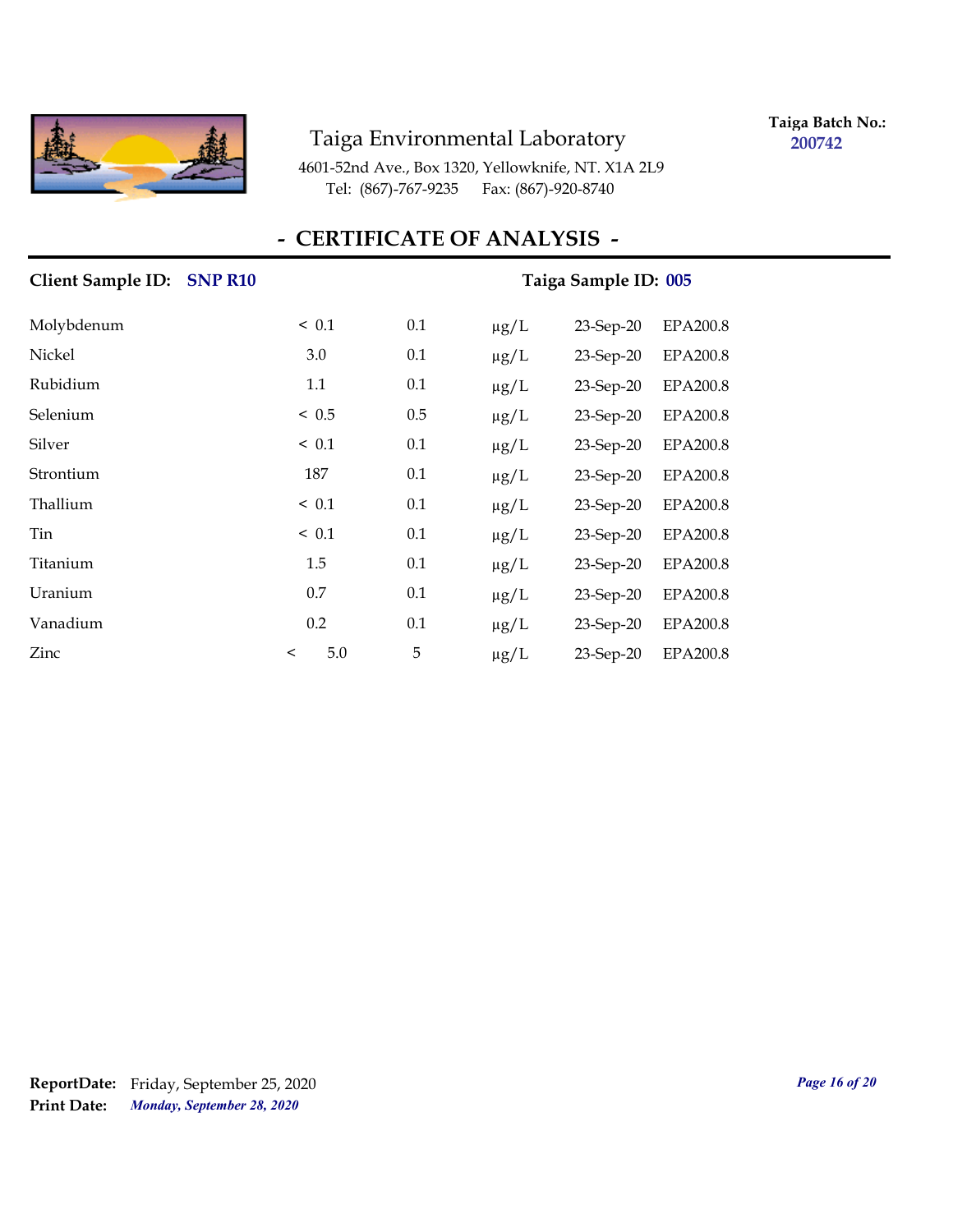

**Taiga Batch No.: 200742**

4601-52nd Ave., Box 1320, Yellowknife, NT. X1A 2L9 Tel: (867)-767-9235 Fax: (867)-920-8740

## **- CERTIFICATE OF ANALYSIS -**

#### **Client Sample ID:** SNP E2 Taiga Sample ID: 006

| Client Project: W2014L3-0002 |                                |
|------------------------------|--------------------------------|
| <b>Sample Type: Sewage</b>   |                                |
| Received Date: 11-Sep-20     |                                |
| Sampling Date: 10-Sep-20     |                                |
| <b>Sampling Time: 14:30</b>  |                                |
|                              | Location: Rae Lagoon, Landfill |
| Report Status: Final         |                                |

| <b>Test Parameter</b>         | <b>Result</b> | Detection<br>Limit | Units      | Analysis<br>Date | Analytical<br>Method* | Qualifer |
|-------------------------------|---------------|--------------------|------------|------------------|-----------------------|----------|
| <b>Inorganics - Nutrients</b> |               |                    |            |                  |                       |          |
| Ammonia as Nitrogen           | 14.1          | 0.005              | mg/L       | 14-Sep-20        | SM4500-NH3:G          |          |
| Biochemical Oxygen Demand     | 104           | 2                  | mg/L       | 11-Sep-20        | SM5210:B              |          |
| Nitrogen, Total               | 52.7          | 0.6                | mg/L       | $22$ -Sep-20     | ISO/TR 11905:1997(E)  |          |
| Phosphorous, Total            | 8.70          | 0.002              | mg/L       | 15-Sep-20        | SM4500-P:D            |          |
| <b>Inorganics - Physicals</b> |               |                    |            |                  |                       |          |
| Conductivity, Specific (@25C) | 508           | $0.4\,$            | $\mu$ S/cm | 11-Sep-20        | SM2510:B              |          |
| pH                            | 7.03          |                    | pH units   | 11-Sep-20        | SM4500-H:B            |          |
| Solids, Total Suspended       | 765           | $\mathfrak{Z}$     | mg/L       | 14-Sep-20        | SM2540:D              |          |
| <b>Major Ions</b>             |               |                    |            |                  |                       |          |
| Nitrate+Nitrite as Nitrogen   | 0.18          | 0.01               | mg/L       | 11-Sep-20        | SM4110:B              |          |
| Microbiology                  |               |                    |            |                  |                       |          |
| Coliforms, Fecal              | 27000         | 1000               | CFU/100mL  | 11-Sep-20        | SM9222:D              |          |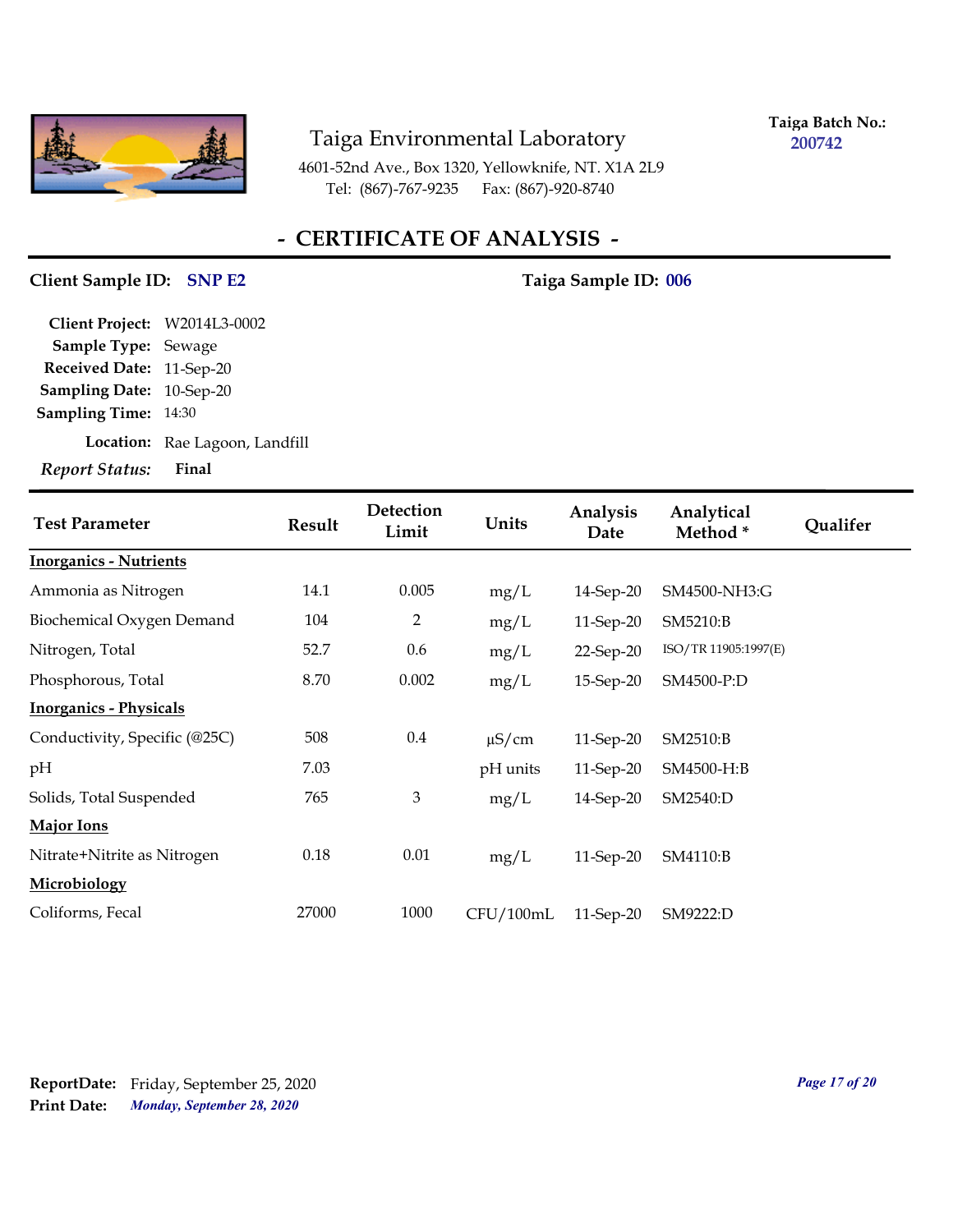

**Taiga Batch No.: 200742**

4601-52nd Ave., Box 1320, Yellowknife, NT. X1A 2L9 Tel: (867)-767-9235 Fax: (867)-920-8740

## **- CERTIFICATE OF ANALYSIS -**

#### Client Sample ID: SNP E3 Taiga Sample ID: 007

| Report Status: Final         |                                |
|------------------------------|--------------------------------|
|                              | Location: Rae Lagoon, Landfill |
| <b>Sampling Time: 14:30</b>  |                                |
| Sampling Date: 10-Sep-20     |                                |
| Received Date: 11-Sep-20     |                                |
| Sample Type: Sewage          |                                |
| Client Project: W2014L3-0002 |                                |

| <b>Test Parameter</b>         | <b>Result</b>  | Detection<br>Limit | Units      | Analysis<br>Date | Analytical<br>Method* | Qualifer |
|-------------------------------|----------------|--------------------|------------|------------------|-----------------------|----------|
| <b>Inorganics - Nutrients</b> |                |                    |            |                  |                       |          |
| Ammonia as Nitrogen           | 0.126          | 0.005              | mg/L       | 14-Sep-20        | SM4500-NH3:G          |          |
| Biochemical Oxygen Demand     | 32             | 2                  | mg/L       | 11-Sep-20        | SM5210:B              |          |
| Nitrogen, Total               | 2.72           | 0.6                | mg/L       | 22-Sep-20        | ISO/TR 11905:1997(E)  |          |
| Phosphorous, Total            | 1.04           | 0.002              | mg/L       | 15-Sep-20        | SM4500-P:D            |          |
| <b>Inorganics - Physicals</b> |                |                    |            |                  |                       |          |
| Conductivity, Specific (@25C) | 495            | $0.4\,$            | $\mu$ S/cm | 11-Sep-20        | SM2510:B              |          |
| pH                            | 6.79           |                    | pH units   | 11-Sep-20        | SM4500-H:B            |          |
| Solids, Total Suspended       | 353            | $\mathfrak{Z}$     | mg/L       | 14-Sep-20        | SM2540:D              |          |
| <b>Major Ions</b>             |                |                    |            |                  |                       |          |
| Nitrate+Nitrite as Nitrogen   | 0.07           | 0.01               | mg/L       | 11-Sep-20        | SM4110:B              |          |
| <b>Microbiology</b>           |                |                    |            |                  |                       |          |
| Coliforms, Fecal              | 100<br>$\,<\,$ | 100                | CFU/100mL  | 11-Sep-20        | SM9222:D              |          |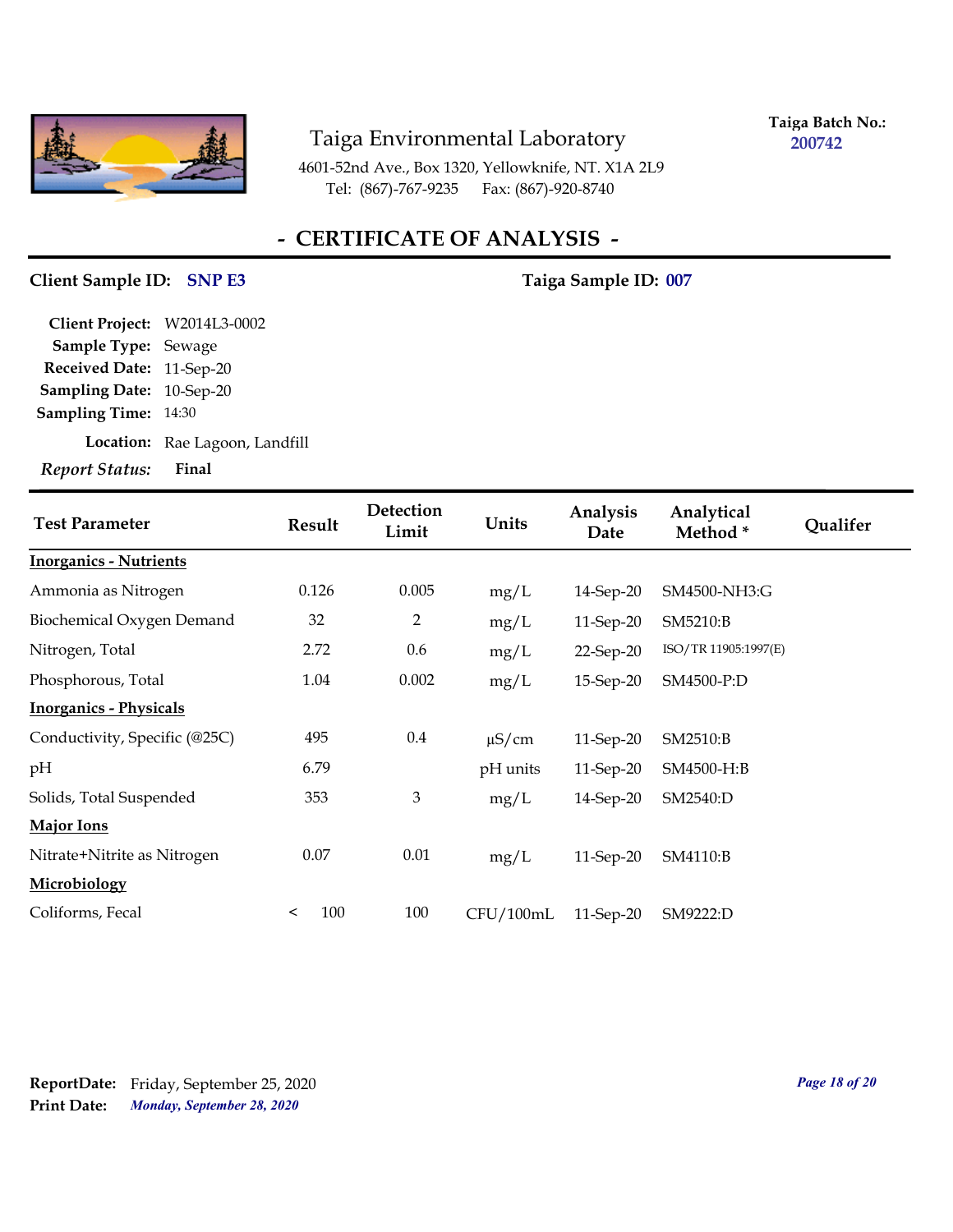

**Taiga Batch No.: 200742**

4601-52nd Ave., Box 1320, Yellowknife, NT. X1A 2L9 Tel: (867)-767-9235 Fax: (867)-920-8740

## **- CERTIFICATE OF ANALYSIS -**

#### Client Sample ID: SNP E4 Taiga Sample ID: 008

| Client Project: W2014L3-0002    |                                |
|---------------------------------|--------------------------------|
| <b>Sample Type: Sewage</b>      |                                |
| Received Date: 11-Sep-20        |                                |
| <b>Sampling Date: 10-Sep-20</b> |                                |
| <b>Sampling Time: 14:30</b>     |                                |
|                                 | Location: Rae Lagoon, Landfill |
| Report Status: Final            |                                |

| <b>Test Parameter</b>         | <b>Result</b> | Detection<br>Limit | Units      | Analysis<br>Date | Analytical<br>Method* | Qualifer |
|-------------------------------|---------------|--------------------|------------|------------------|-----------------------|----------|
| <b>Inorganics - Nutrients</b> |               |                    |            |                  |                       |          |
| Ammonia as Nitrogen           | 12.9          | 0.005              | mg/L       | 14-Sep-20        | SM4500-NH3:G          |          |
| Biochemical Oxygen Demand     | 22            | 2                  | mg/L       | 11-Sep-20        | SM5210:B              | 55       |
| Nitrogen, Total               | 18.6          | 0.6                | mg/L       | 22-Sep-20        | ISO/TR 11905:1997(E)  |          |
| Phosphorous, Total            | 0.834         | 0.002              | mg/L       | 15-Sep-20        | SM4500-P:D            |          |
| <b>Inorganics - Physicals</b> |               |                    |            |                  |                       |          |
| Conductivity, Specific (@25C) | 506           | 0.4                | $\mu$ S/cm | $11$ -Sep-20     | SM2510:B              |          |
| pH                            | 7.18          |                    | pH units   | 11-Sep-20        | SM4500-H:B            |          |
| Solids, Total Suspended       | 65            | $\mathfrak{Z}$     | mg/L       | 14-Sep-20        | SM2540:D              |          |
| <b>Major Ions</b>             |               |                    |            |                  |                       |          |
| Nitrate+Nitrite as Nitrogen   | 0.26          | 0.01               | mg/L       | 11-Sep-20        | SM4110:B              |          |
| Microbiology                  |               |                    |            |                  |                       |          |
| Coliforms, Fecal              | 52            | 1                  | CFU/100mL  | 11-Sep-20        | SM9222:D              |          |